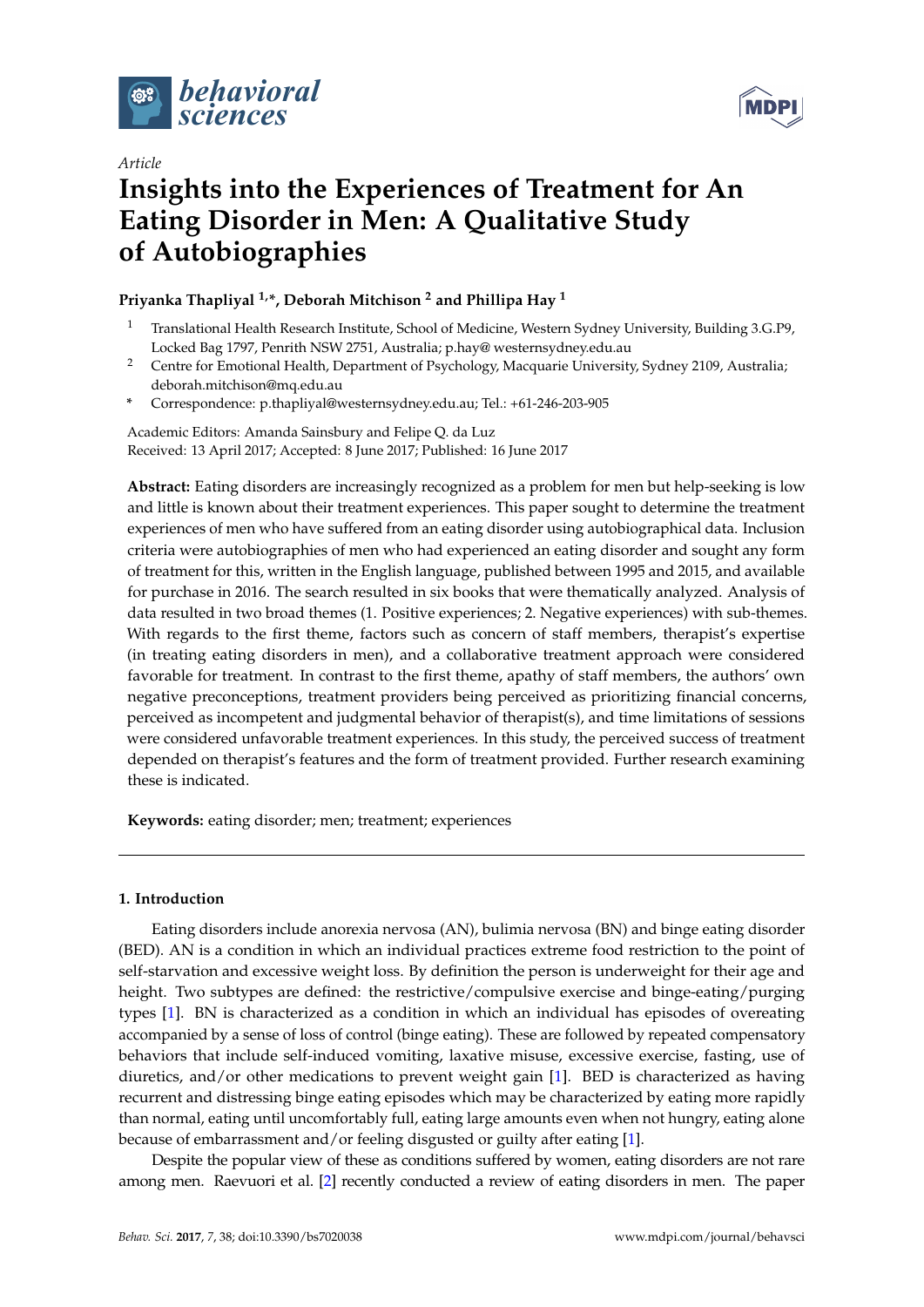emphasized the revised Diagnostic and Statistical Manual of Mental Disorders (DSM-5) published in 2013 as an important landmark in recognizing BED alongside AN and BN [\[1\]](#page-13-0), a disorder almost as prevalent in adult men as in women. Further, the elimination of amenorrhea as a criterion improves conceptual inclusiveness of men with a diagnosis of AN. The overall prevalence of eating disorders in male and female Swedish twins born between 1935 and 1958 was 1.20% in women and 0.29% in men [\[3\]](#page-14-0) and the lifetime prevalence in Finnish twin men born between 1975 and 1979 was 0.24% [\[4\]](#page-14-1). Carlat et al. [\[5\]](#page-14-2) also conducted a review of prevalence literature and concluded that men account for 10–15% of all bulimic patients, and that 0.2% of all adolescent and young adult men meet strict criteria for BN. Similar prevalence figures have been reported for male patients with AN [\[6](#page-14-3)[,7\]](#page-14-4). Hudson et al. [\[8\]](#page-14-5) conducted a large population-based household survey in the US in 2001–2003 and estimated the lifetime prevalence of DSM-IV AN, BN, and BED as 0.3%, 0.5% and 2.0%, respectively, among men. A similar pattern to that seen in women, with BED prevalence higher than BN which in turn is higher in prevalence than AN, has been reported in men [\[9\]](#page-14-6). Despite this, men are excluded from the majority of epidemiological and other research studies, reinforcing the perception of eating disorders as a problem predominantly concerning women, and making it less likely for researchers to design future studies representative of men [\[10\]](#page-14-7).

There may however be differences between men and women in regards to eating disorder epidemiology. For example, as reported by Mitchison et al. [\[11\]](#page-14-8) the prevalence of extreme dietary restriction and purging behaviors are increasing at a faster rate in men (2008 vs. 1998 odds ratios = 4.9 and 6.2, respectively) compared to women (odds ratios = 1.7 and 0.9, respectively). While treatment approaches are based on interventions developed for women with eating disorders; there are no male-specific treatment guidelines [\[12\]](#page-14-9). Although treatment in predominantly "feminine" environments can be successful for men [\[13\]](#page-14-10), issues of stigmatization and isolation have also been reported [\[14](#page-14-11)[,15\]](#page-14-12). Men may have unique needs, including consideration of masculine identity, gender role conflict and emasculation [\[16](#page-14-13)[,17\]](#page-14-14). Further, behavioral manifestations may differ (e.g., more emphasis on muscle-building and exercise in general).

Seeking help for an eating disorder is not common in general, however men with AN and BN have said that their willingness to seek professional help has been further thwarted by societal ideals that include notions of gender-specific illnesses [\[18\]](#page-14-15). A quantitative study by Ming et al. [\[19\]](#page-14-16) evaluated service utilization in men with eating disorders in Singapore. The study reported that a significant proportion of men with an eating disorder had never been hospitalized (62.5%) or enrolled in specialized inpatient/outpatient treatment programs (68.1%). The low rate of treatment-uptake was associated with unwillingness among the men in this study to seek help.

In regard to men who do access treatment, a quantitative study [\[20\]](#page-14-17) has reported on the experiences of 334 men in a residential center (23% binge/purge type, 24% BN, 23% EDNOS including n = 6 with BED). Overall treatment was reported to be effective. The authors surmised that the men's experiences of treatment did not appear to differ to that observed among women, but no specific similarities were reported. There were also distinctive aspects of the program perceived as particularly relevant to men. These included addressing excessive exercise, body image concerns with muscularity, sexual orientation, sexual identity, and spirituality. This study also emphasized the importance of "male only" group therapy to facilitate discussion of eating disorder symptoms that have been viewed as "female" problems.

In a recent systematic review [\[21\]](#page-14-18) of qualitative studies exploring the treatment experiences of men with eating disorders, only four papers were eligible for review. Of the four included studies [\[22](#page-14-19)[–25\]](#page-14-20) only two had a primary focus on men's experiences of treatment [\[23,](#page-14-21)[24\]](#page-14-22). Common themes that emerged across the studies were most often related to an understanding of the barriers to help-seeking with less about processes once treatment engagement had occurred. Key themes identified included: (1) delays in seeking treatment; (2) clinical features distinctive to men such as drive for muscularity; (3) feminine and other aspects of treatment services; and (4) a lack of consensus in views about the relevance of gender in treatment. Similarly, in some of the studies the participating men described feeling disappointed with the competency of the help they received and also expressed a wish for their maleness to be recognized when in the treatment setting [\[26,](#page-14-23)[27\]](#page-14-24).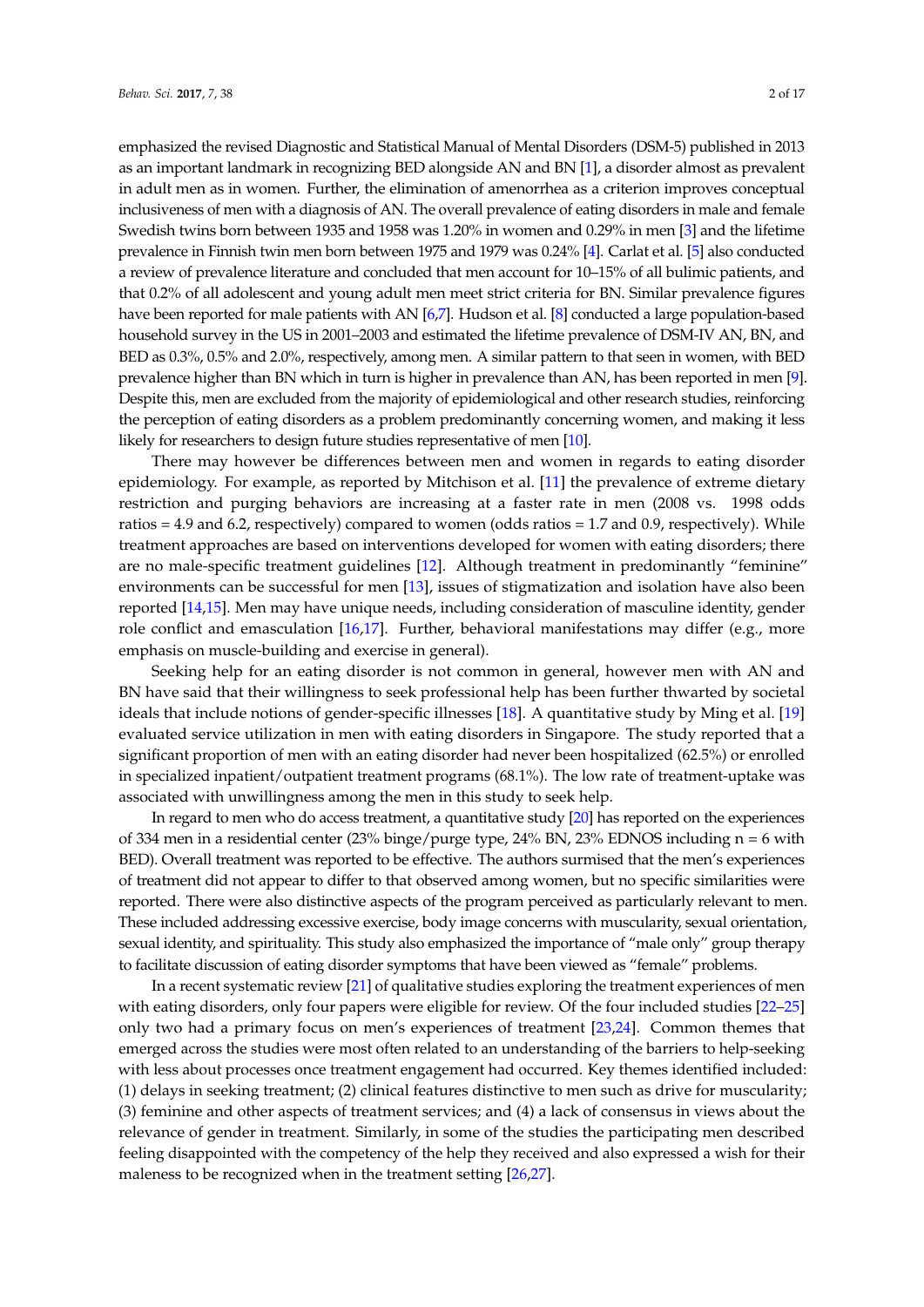Similar to studies of females [\[28,](#page-15-0)[29\]](#page-15-1), two studies [\[26,](#page-14-23)[27\]](#page-14-24) reported that some males perceived their treatment experience as being unsupportive, with professionals lacking time and experience. Men also reported feeling a loss of power and control when in treatment. The males in this review drew attention to a lack of care providers' appreciation of male issues. Male participants with AN or BN reported that female-oriented treatments for eating disorders were not entirely appropriate for them.

General stigmatization of eating disorders also affects men's treatment experiences. Robinson et al. [\[24\]](#page-14-22) explored the experiences of men using eating disorder services and identified that the biggest challenge they had faced was admitting to themselves and others that they had an eating disorder and that it was a problem. This may be because of the stereotype that eating disorders only affects women. Similarly, a study by Griffiths et al. [\[30\]](#page-15-2) supported this premise, as males with eating disorders reported that they were being more frequently stigmatized as "less of a man" than women experienced being stigmatized as "less of a woman".

#### **2. Deficits in Previous Research**

Whereas quantitative research aims to assess causal relationships between variables, qualitative research understands truth to be evolving, culturally constructed and derived from an interaction between experience and the human mind [\[31\]](#page-15-3). Qualitative methods are particularly suited to understanding a lived experience, as they target underlying processes and meaning that cannot be adequately conveyed in surveys or represented by numbers.

Qualitative literature pertaining to men's experiences of eating disorder treatment is scarce. Historically few men have been included as participants in such research designs. In a systematic review and meta-synthesis of qualitative studies [\[32\]](#page-15-4) on patients' understanding of eating disorder treatment and recovery, the participants were almost exclusively women. Likewise, Bezance and Holliday [\[33\]](#page-15-5) identified 11 qualitative studies of adolescents' experiences that included only one paper with a single male participant. In the eating disorder field men are either not being represented at all, or at best, studies have included only very small numbers [\[34](#page-15-6)[–37\]](#page-15-7). Other limitations of previous qualitative studies include a narrow focus on a specific eating disorders or subset of eating disorders, such as AN [\[38\]](#page-15-8) or AN and BN only [\[39\]](#page-15-9). This is problematic as we know that men are more likely to experience disorders such as BED, and are over-represented in the residual diagnostic category, Other/Unspecified Feeding or ED. To our knowledge there is no qualitative study to date that has focused primarily on treatment experiences of men with an eating disorder.

#### **3. Aims**

Eating disorders in men is an under-researched area, particularly with regards to the exploration of male experiences in treatment. The aim of this present study was to explore the experiences of men who ever had any form of treatment for an eating disorder. Given the relatively unexplored nature of this topic, a qualitative approach was deemed most suitable.

#### **4. Methods**

#### *4.1. Study Sample: Men's Eating Disorder Autobiographies*

The sample consisted of autobiographical accounts written by men who had experienced an eating disorder. Inclusion criteria were that the book should be an autobiography of a man, who had or has had a treatment experience with an eating disorder. Further, the books were to be written in the English language and published between the years 1995 and 2015.

#### *4.2. Autobiographical Literature Search*

Autobiography is referred to as a form of "personal document". At the core of personal document research is the life story—an account of one person's life in his or her own words. For example, oral interviews, testaments, literary biographies, and psychological case studies bring life stories into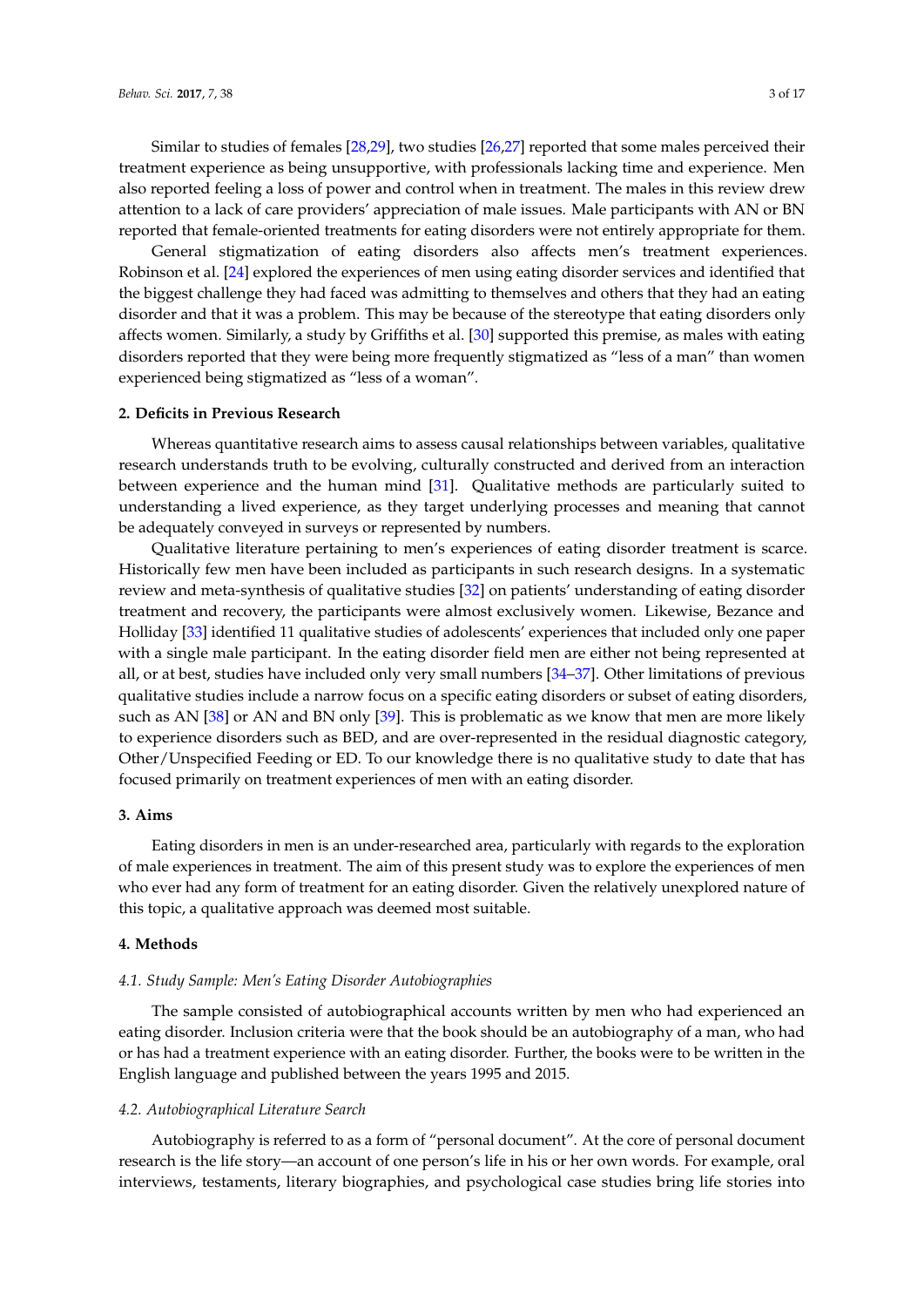being that would not otherwise have happened in everyday life [\[40\]](#page-15-10). On the other hand, personal documents include "any first-person narrative that describes an individual's actions, experiences and beliefs" [\[41\]](#page-15-11). Autobiographies provide a complementary and rich source of qualitative data regarding authors' attitudes, beliefs and views of the world. It reflects the author's perspective, which is what most qualitative research is seeking, and it also provides a subjective account of the situation it records. In addition, autobiography as a source of unsolicited data in our view may reduce one element of investigator bias when compared to other commonly used forms of qualitative data, such as participant interviews, in which the investigator chooses the topic and questions to be posed. Aronson [\[42\]](#page-15-12) analyzed around 270 book length stories, most written in the past 20 years, and concluded that more men than women write about their illness. He concluded that men write out of a desire to help other patients, and to come to terms with their own illnesses, and also for doctors to have a better understanding of their experiences. Thus men may primarily write to express repressed emotions and create awareness about male mental illness, and less often are driven to write their autobiography out of mercenary motivations.

The search for published autobiographies was conducted using Amazon.com and the keywords were ["biography" AND "man" AND "eating disorders"]. The search resulted in twelve books. Further scrutiny of the texts led to the exclusion of six books: one was written by a mother, two were concerned with recovering from obesity rather than an eating disorder, one was about the presentation of illness narratives, one did not mention treatment experience, and one was a collection of motivational stories on staying young. Additional searches of Booktopia and The Book Depository produced 4 and 31 books respectively, of which none were autobiographies of men with an eating disorder.

# **5. Procedure**

The qualitative method employed was thematic analysis, according to the five phases in the Framework method outlined by Ritchie and Spencer [\[43\]](#page-15-13) and Pope, Zeibland and Mays [\[44\]](#page-15-14). This comprised the following stages:

(1) *Familiarization* (reviewing a subsample of the raw data in detail). This involved the first (PT) and second (DM) authors reading the books two times completely to familiarize themselves with the content and to empathize with the authors.

(2) *Identifying a Thematic Framework*. This involved ascertaining all key issues and themes in the books by drawing both from the research aims and from the data itself. PT and DM undertook this separately and then discussed the themes identified until a consensus was reached on an overarching framework.

(3) *Indexing*. This phase was undertaken by PT and involved systematically applying the agreed upon thematic framework to the data by coding sections of text. Any newly emerging themes were identified and discussed at regular meetings with the other authors, and if agreed, added to the framework.

(4) *Charting*. This involved rearrangement of distilled summaries of the data according to the thematic framework. A thematic tree was formed to highlight the main themes that were identified by the first author (PT).

(5) *Mapping and Interpretation*. This involved finding associations between themes and mapping the range and nature of phenomena to find explanations for the findings. This was carried out by PT and DM with regular review by PH.

# **6. Results**

#### *6.1. Characteristics of Sample*

The autobiographies of six men that suffered eating disorders formed the data sample. The age of authors ranged from 25 to 50 years. A brief description of each book follows and is also presented in Table [1.](#page-5-0)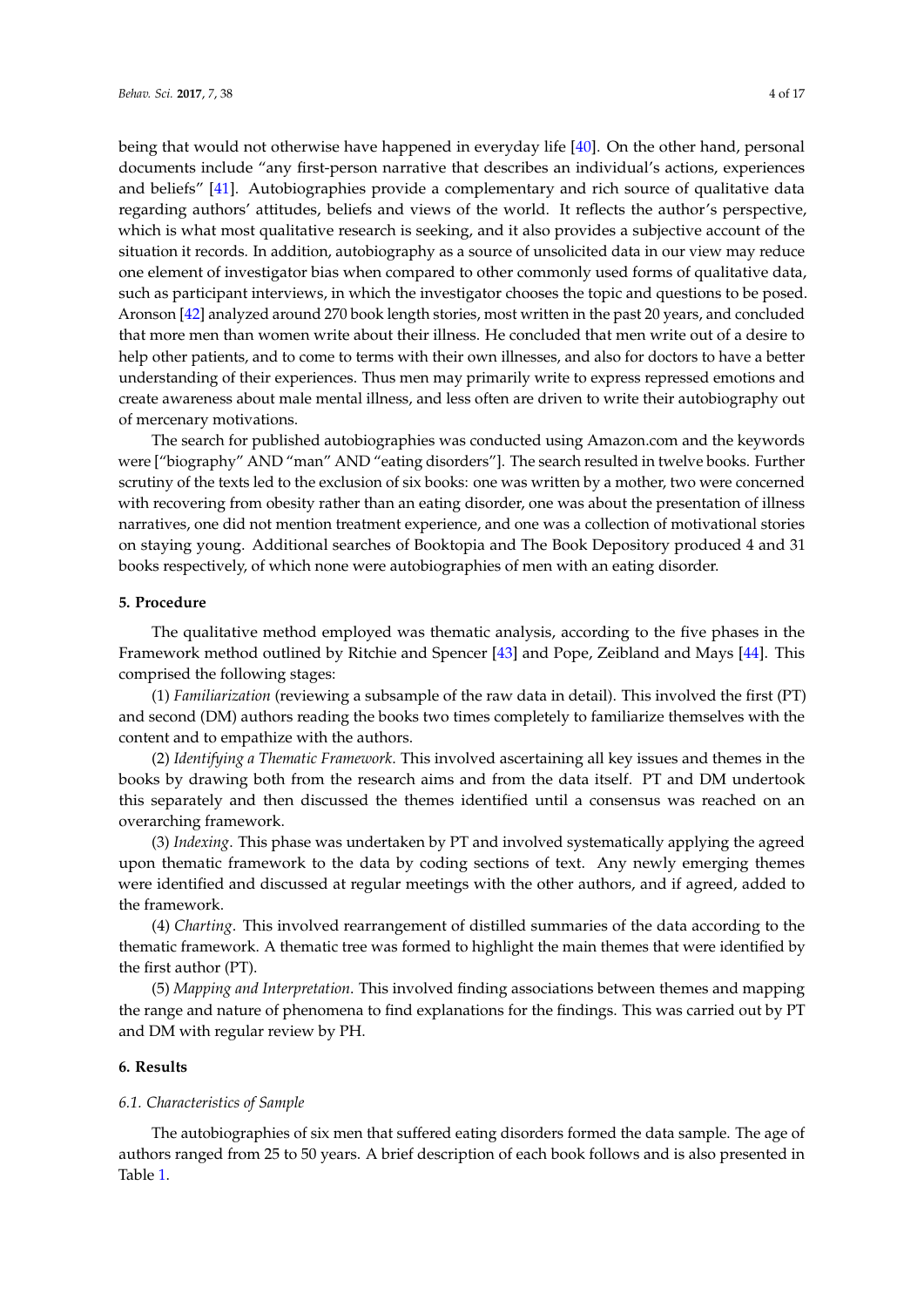- (1) "Born Round" [\[45\]](#page-15-15) presents a sufferer's account of binge eating and bulimia nervosa. In this book Frank Bruni describes his helplessness as a man with an eating disorder. Although he realized that he had a problem, it took him years to get help, due to self-stigma and shame. Frank eventually sought help from a therapist, the process of which he describes, and moves forward toward living a life free of binge eating.
- (2) "Hiding Under the Table" [\[46\]](#page-15-16) is authored by Dennis Henning who suffered from BED, BN and AN. This book is written from a recovered perspective and focuses on the barriers experienced in trying to access treatment. Dennis provides an account of his misery as a man who had eating disorder. He desperately tried seeking treatment but often found his gender denied him access. After recovering from his eating issues Dennis pursued his goal to create public awareness about eating disorders. He is also co-founder for the Lifestyle Institute for Eating Disorders.
- (3) "Weightless" [\[47\]](#page-15-17) is an autobiography written by Gary A. Grahl that presents a sufferer's perspective of BED. In this account Greg moves through the process of illness and recovery. Presently, he is involved in creating awareness through his blog JustStopEatingSoMuch.com, which focuses on weight loss and food addiction.
- (4) Michael Krasnow authored the autobiography "My Life as a Male Anorexic" [\[48\]](#page-15-18) from a suffering perspective. He suffered from severe AN and wrote with the intention to help other young people, as well as to assist health professionals to better understand and provide help to sufferers. His account is almost exclusively focused on his experiences in treatment. Michael died three days after writing the final epilogue of this book.
- (5) "My Thinning Years" [\[49\]](#page-15-19) was written by Jon Derek Croteau. In this book he presents an account of how his denial of his own homosexuality led to the development of AN, BN, and other obsessional behavior.
- (6) Gary Grahl wrote "The Skinny Boy" [\[50\]](#page-15-20) and now is a professional counselor in Wisconsin and also a resource person for ANAD (National Association of Anorexia Nervosa and Associated Disorders) in Illinois. The narrative of Skinny Boy is about a young man suffering from AN. In his book Gary described in detail the daily struggles of living with AN and experiences of treatment that he had in the inpatient psychiatric unit of a hospital.

Three of the autobiographies were about men with a history of AN, of which two (The Skinny Boy & My Life as a Male Anorexic) provided details of experiences within eating disorder specific inpatient treatment settings. The other autobiography (My Thinning Years) discussed experiences of outpatient Cognitive Behavioral Therapy. BED was reported in two of the books, where one author discussed outpatient therapy sessions (Weightless) and the other (The Good Eater) did not describe the type of treatment experienced, excepting that it included self-help strategies such as "changing mindset" and exercise. Only one (Hiding Under the Table) author identified himself as suffering from BN and he describes his experiences seeking and receiving treatment from an inpatient rehabilitation center for eating disorders. All of the autobiographies described eating problems that first emerged during childhood. Two of the six authors identified themselves as homosexual. All autobiographies included rich detail about the authors' experiences of suffering from an eating disorder, and all but one included details about the authors' journey to recovery from their eating disorders. Treatment experiences were described in detail in 4 books, where text about treatment appeared on at least 15% of pages. This included two books (The Skinny Boy and My Life as a Male Anorexic), which were almost entirely about the treatment experienced by the authors. The remaining two books focused more about the reasons and situations that led to the eating disorder and discussion of treatment appeared on around 5% of all pages.

The analysis of data resulted in two broad themes. (1) Negative experiences of treatment and (2) Positive experiences of treatment, under which emerged several sub-themes.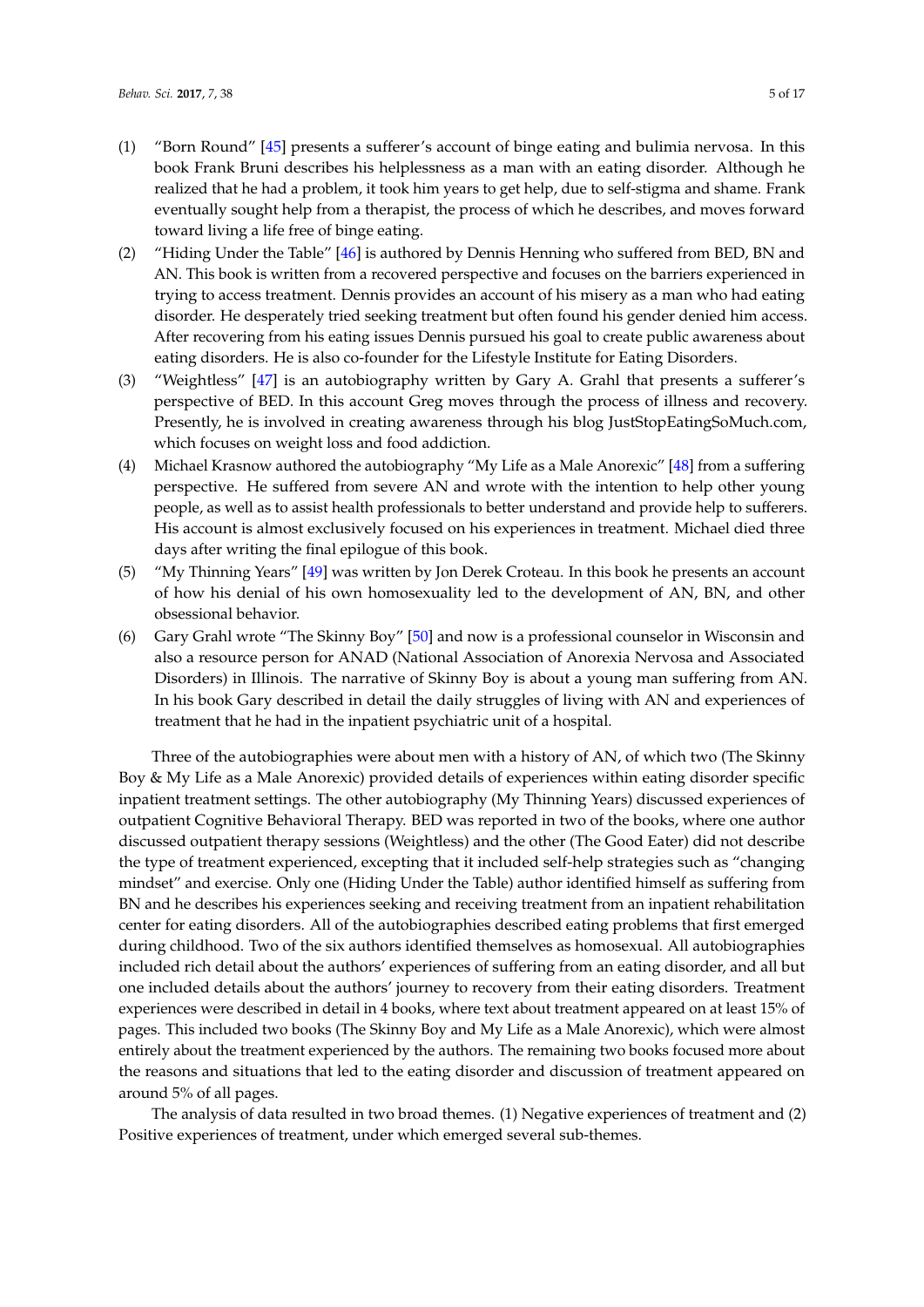| <b>Book</b>                     | Author                   | Country (Year) | <b>ED Diagnosis</b>                                   | Self-Perceived<br><b>Status at Writing</b> | Sexual<br>Orientation | Occupation                                   | Age of ED Onset;<br>Duration |
|---------------------------------|--------------------------|----------------|-------------------------------------------------------|--------------------------------------------|-----------------------|----------------------------------------------|------------------------------|
| Born Round [45]                 | Frank Bruni              | US (2010)      | Binge Eating,<br>Bulimia Nervosa                      | Recovered                                  | Homosexual            | Restaurant critic                            | 5 years; 30 years            |
| Hiding Under the Table [46]     | Dennis Henning           | US (2004)      | Binge Eating,<br>Bulimia Nervosa,<br>Anorexia Nervosa | Recovered                                  | Heterosexual          | Salesperson                                  | 9 years; 30 years            |
| Weightless [47]                 | Gregg McBride            | US (2014)      | <b>Binge Eating</b><br>Disorder                       | Recovered                                  | Heterosexual          | Writer &<br>Producer <sup>†</sup>            | 8 years; 23 years            |
| My Life as a Male Anorexic [48] | Michael Krasnow          | US (1996)      | Anorexia Nervosa                                      | Not Recovered<br>(Later deceased)          | Heterosexual          | Library staff                                | 15 years; 13 years           |
| My Thinning Years [49]          | <b>Jon Derek Croteau</b> | US (2014)      | Anorexia Nervosa,<br>Bulimia Nervosa                  | Recovered                                  | Homosexual            | Consultant, Writer<br>& Speaker <sup>+</sup> | 14 years; 18 years           |
| Skinny Boy [50]                 | Gary A Grahl             | US (2007)      | Anorexia Nervosa                                      | Recovered                                  | Heterosexual          | Professional ED<br>Counsellor <sup>+</sup>   | 15 years; 5 years            |

**Table 1.** A brief summary of each of the autobiographies analysed in the study.

<span id="page-5-0"></span>NB: ED = eating disorder. † Occupation following eating disorder recovery.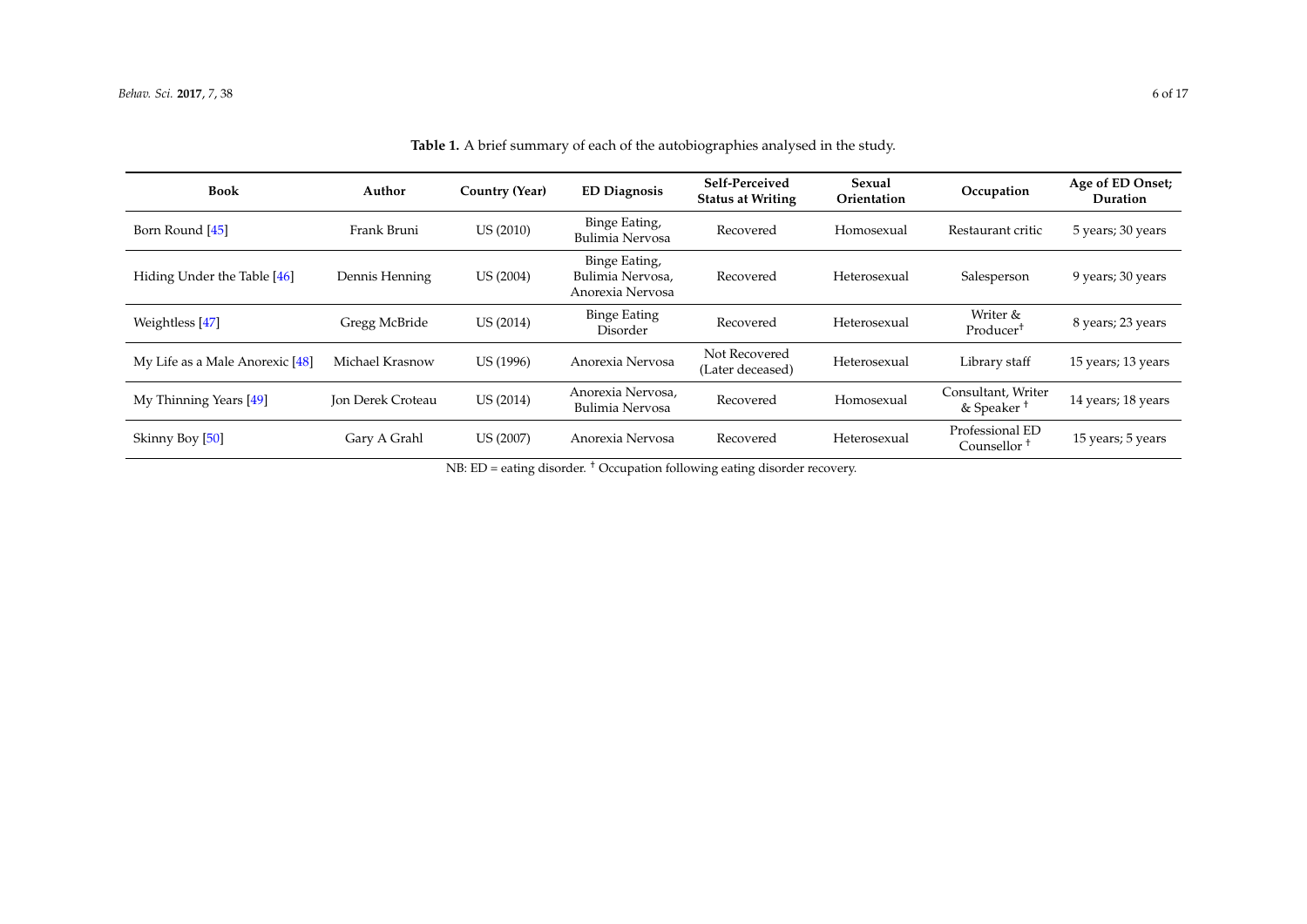#### *6.2. Negative Experiences of Treatment*

The authors provided many reasons for a negative experience. These included the behavior of the treating staff, negative thoughts and preconceptions of the men themselves, the time constraint of treatment sessions and also a lack of expertise of the health professionals.

# *(1) Unhelpful Interactions with Health Professionals*

*Judgmental.* Firstly, the perceptions of authors about health professionals being invasive emerged as an important issue, though it was not the case every time. The authors identified that it was quite challenging for them to visit a health professional due to what was perceived as a stigmatized and judgmental stance against the patient. For example, one author mentioned that whenever he visited the doctor he felt as if he was being judged, which heightened his self-consciousness about his weight.

"I had finally gotten around to selecting and paying a visit to a doctor. I'd neglected it before because I always avoided doctors, whose poking and prodding and above all weighing of me amounted to a judgment I didn't want rendered. Doctors made you stand naked or half naked in front of them." [\[45\]](#page-15-15) (p. 203)

In the quote above, the author refers to feeling "naked" in front of the doctor, which may be interpreted both literally as well as metaphorically as being exposed. The "prodding" and "poking" referred to also suggests that rather than feeling accepted and understood by the health professional during such exposure, the author felt threatened and critically examined. The attitude of a therapist as being judgmental about the men's past also emerged as a common issue. As described in the account below, the author felt that his own healthy intentions toward therapy and recovery were being thwarted by the judgmental nature of the therapist:

"I entered an eating disorder clinic. The therapist told me I had to really work on things and share in groups and to take my medications. I felt nervous but open. I rebelled against some groups and a yoga class, so the doctor came to visit me one day. He was very judgmental about my past and what I had done to survive." [\[46\]](#page-15-16) (p. 65)

*Unfriendly Attitude of the Therapist.* A few authors described an "unfriendly" attitude of therapists toward them, which was thought to sometimes emanate from an antipathy against males. This type of attitude in a clinical setting plays a particularly important role because the treatment provided, as well as the patient's response to treatment, are influenced by the preconceptions of the therapist, as well as those of the patient.

"There are people and therapists who want to help others, but who cannot even help themselves. There was this therapist who had issues with men that are not resolved and she became a therapist to help women who suffered like her. It is sad because they still harbor anger toward men and while treating men they are not able to really separate their anger." [\[46\]](#page-15-16) (p. 83)

Another example of unfriendly and stern behavior is exemplified in this quote by another author, below. This author felt that his attempts to build rapport with his therapist were unsuccessful, which negatively affected the therapeutic relationship.

"I also didn't like that he never laughed at my jokes and that he always had a stoic expression on his face whenever I explained some of the circumstances of my upbringing. Where was this guy's compassion? Didn't he knows I was a victim and unable to help myself? That none of this was my fault?" [\[47\]](#page-15-17) (p. 163)

#### *(2) Thoughts and Behaviors Impeding Treatment*

Apart from the attitude and behavior of health professionals, the mindset of the person in treatment is very crucial for a positive outcome. The analysis of data found that sometimes it was the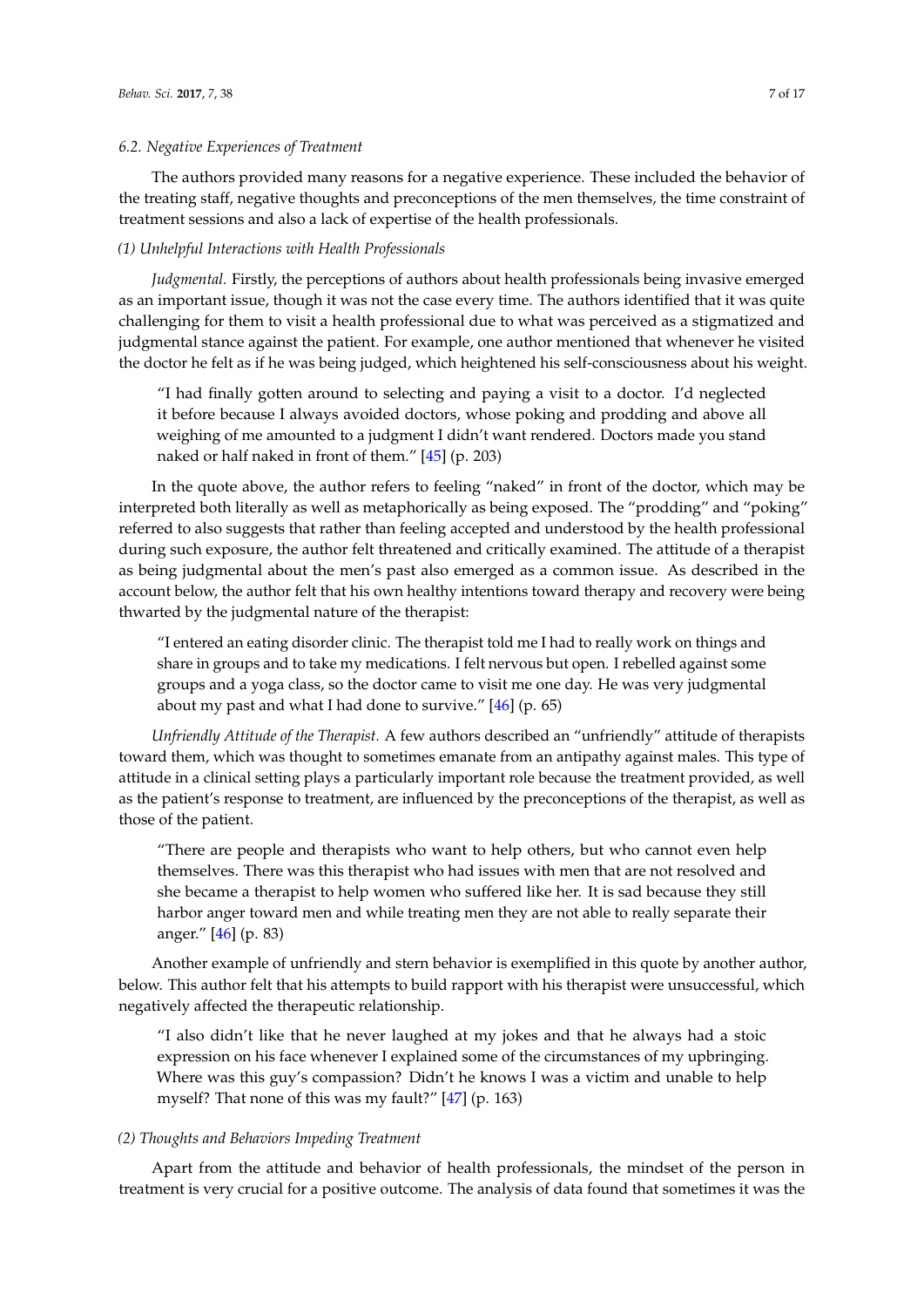preformed notions of patients that negatively affected treatment outcomes, such that they were slow to engage in therapy.

*Low expectations of therapists.* Authors sometimes described unhelpful negative beliefs about therapy and therapists that influenced their attempts to seek and engage in treatment. The following excerpt from an autobiography indicates the self-assertive thinking of an author along with denigration of the health professionals.

"I went into rehab knowing—and I mean knowing—that I knew it all and that the professionals there did not know jack shit." [\[46\]](#page-15-16) (p. 177)

Similarly, an unsparing disclosure by one of the authors demonstrated the extent of the negative perceptions of treatment providers that may occur. The author in the following excerpt claims that psychiatric help is of no use.

"Psychiatrists and psychiatric hospitals are pointless, if not detrimental." [\[48\]](#page-15-18) (p. 52)

Such beliefs are likely formed on the basis of prior experience, however clearly place individuals in a position "against" rather than "in alliance" with the treatment team even before treatment commences.

*High expectations of therapists.* In contrast to the low expectations of the competencies of health providers, sometimes it was the patients' overly high expectations of health professionals, and the health professionals' subsequent inability to fulfill such expectations, that led to negative treatment experiences. An author, who was severely ill with AN in particular used the term "miracle workers" for therapists/doctors and reported that while initially he thought highly of doctors, over time, as he did not recover, they were viewed less favorably.

"To us doctors were miracle workers. We had the incorrect belief that when you go to a doctor with your problem, he can solve it with a snap of his fingers." [\[48\]](#page-15-18) (p. 11)

This alternating idealizing and demeaning of health professionals may be symptomatic of an unhealthy attachment or interpersonal style, which serves to create strain and distance in the therapeutic relationship, and thus hinder recovery.

*Self-sabotaging.* The authors of the autobiographies wrote that they felt that they were being judged within treatment centers, and were not well understood by others, including staff and other patients. This often resulted in unhelpful or self-sabotaging behavior in an attempt to have their need for acceptance met. In one instance an author recalled how he intentionally lied to a therapist in order to gain acceptance from him:

"Jeff asked me to tell the truth during our first meeting and I thought that even though I was in a rehab and they were there to help me, he would think that I was a freak, a loser, unworthy of love, a pathetic excuse for a human being. I thought I had to lie to him to be accepted, so I lied." [\[46\]](#page-15-16) (p. 167)

#### *(3) Therapist Limitations*

In continuation to the first theme of author's perception about the treatment providers' behavior, their knowledge regarding eating disorders and their expertise in the field as perceived by the men in this study emerged as a significant issue. All the authors unanimously acknowledged the expertise of therapists as an important factor in determining their treatment outcomes.

*Lack of expertise in treating eating disorders.* Perceived incompetency of therapists emerged as an important and critical issue in the study. After a person becomes sure that he is suffering from a health problem, the primary concern becomes the need for it to be resolved. In the case of an eating disorder this is not always simple, as exemplified in the following quote in which an author reported the inadequacy and unavailability of accurate treatment in men: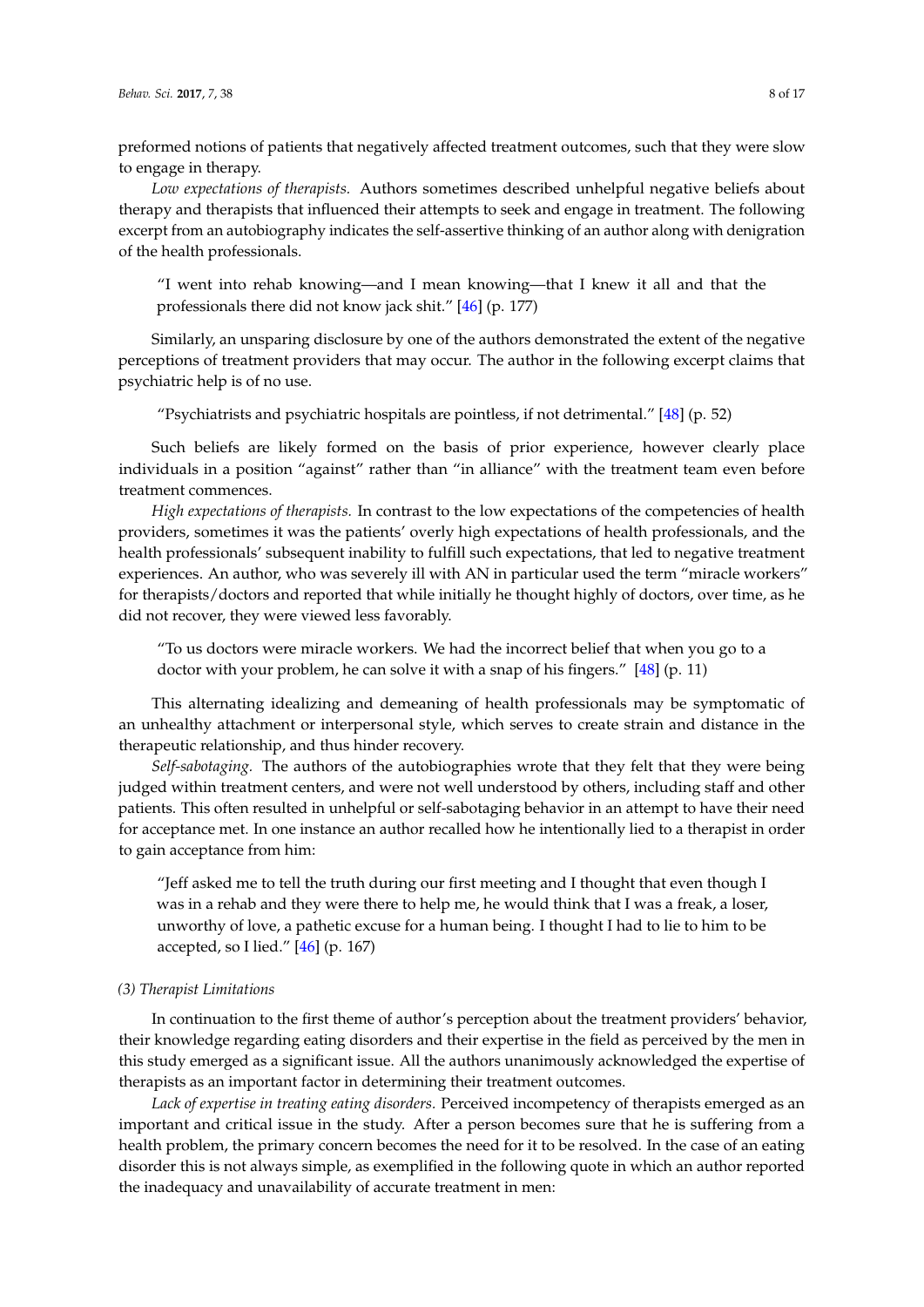"Some places tell me that they have a program for men, but the truth is they have no idea how to work with men, nor do they understand the differences between men and women who had eating disorders." [\[46\]](#page-15-16) (p. 80)

The same author further added that the claims made by treatment centers that they were capable of treating eating disorders in men were false and there is a notable scarcity of centers that know how to treat a man with eating disorder.

"Until this stay I had seen eight different professionals who tried to help me and at the same time only two knew how to work with someone who suffered from an eating disorder."  $[46]$  (p. 67)

Contradictory to his expectations that treatment providers would understand eating disorder issues, one author reported feeling misunderstood by the staff. Perceptions that eating disorders occur in women only may explain such disregard of the male author's symptoms.

"The doctor and nurses made me feel as if I was crazy. None of them asked why I'd dropped so much weight." [\[49\]](#page-15-19) (p. 172)

The experience of rehabilitation for men varied. One of the authors described his rehabilitation stay as a "real eye-opener" because of the conduct displayed by the staff members.

"The one thing that was really an eye opener was to me in my last stay in rehab is that the people treating me were no healthier than I was." [\[46\]](#page-15-16) (p. 67)

*Ignorance of eating disorders in men.* Furthermore, another author declared the therapist as ignorant and unaware of the occurrence of eating disorders in men. Interestingly, this author, who was severely underweight at the time, discussed how even though he was displaying excessive distress about fatness, the health professionals did not assess him for an eating disorder. To this author, such an experience spoke to the dismissal of the fact that eating disorders exist in men:

"I was freaking out about how much fat was in the intravenous fluids they were giving me, but ironically, it never occurred to anyone to ask whether I had any kind of eating issues. It probably never occurred to them that a male could be anorexic. Even though I told the doctor I was running twelve miles or more a day on a bowl of cereal or a bagel and a handful of fat burners, he never asked about an eating disorder." [\[49\]](#page-15-19) (p. 172)

*Money-mindedness.* Half of the men mentioned the money-mindedness of therapists. They quoted many instances where they felt their individual needs were neglected because the therapist prioritized monetary gains. This finding was similar, irrespective of the place of treatment (e.g., residential care, inpatient setting, or counseling session). The following excerpt clearly stated the frustration and misery of an author in this regard:

"He was getting paid around sixty dollars per hour and we were staring at each other. That's all. No talking. I frequently told my parents that I wanted to stop seeing Dr P. He did not help and was a complete waste of time. I could be wrong but I believe he was more interested in money than anything else (either that or he was totally incompetent)." [\[48\]](#page-15-18) (p. 24)

*Ineffective Communication.* Staff members have a critical role in the treatment setting of a clinic or hospital. According to the majority of authors the staff members were expected to be more authoritative, as opposed to authoritarian, in order to bring a subtle and long-lasting change in their behavior. For example in the following quote the author wished to have a tangible plan for recovery.

"I needed something more concrete, something that was going to hold me accountable and responsible for my behaviors and actions." [\[46\]](#page-15-16) (p. 170)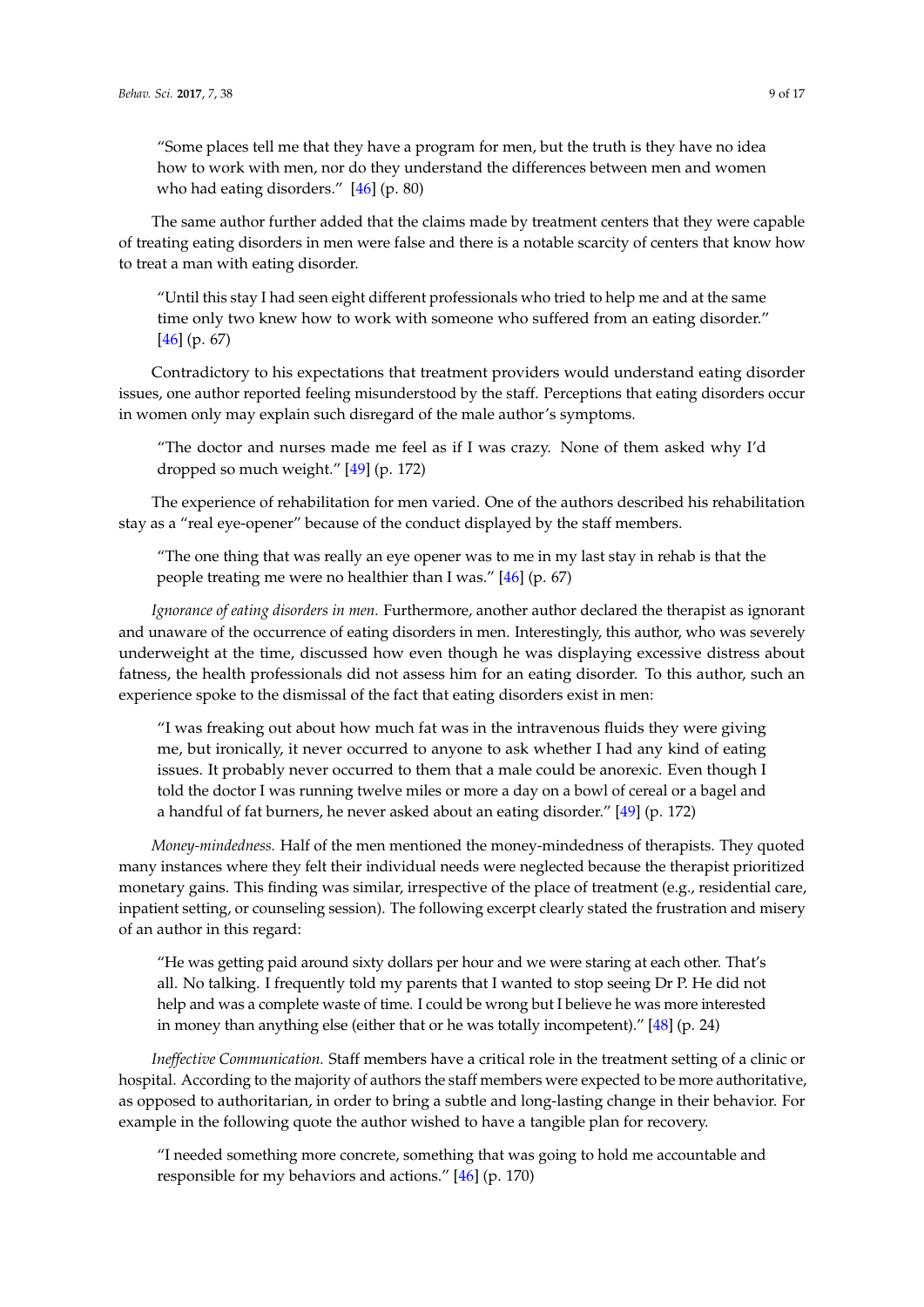*By staff members.* The role of staff members in the treatment setting was duly acknowledged. Being a man with an eating disorder is itself very challenging. A few men in treatment reported feeling unwanted in the treatment setting by the staff members due to their male gender.

"Some of the staff had a problem with a male in the group and they did not have a problem letting me know." [\[46\]](#page-15-16) (p. 67)

*By other patients.* Some men in treatment described feeling misunderstood and targeted by the prejudiced behavior of female patients towards men. For example, one author stated that women in the group could not accommodate his presence and wanted him to leave because they had some personal issues with men in their lives:

"The meetings I first went to were all women and young girls - maybe a man once in a while. In these meetings, I was looked at as an outsider. In one OA (Overeaters Anonymous) meeting, a woman went as far as to ask me to leave because they had issues with men in their lives and a man in group was hard for them to deal with." [\[46\]](#page-15-16) (p. 170)

### *(5) Treatment Side Effects*

Two out of six authors wrote that antidepressants and electroconvulsive therapy were deleterious to their health. In particular, authors discussed unwanted side effects and/or ineffectiveness of medication:

"Dr C prescribed antidepressant medication. Some were stopped because of side effects, such as drowsiness, light-headedness, fidgetiness (the most bothersome - like the jitters), and uncontrollable shaking. Others were stopped because they had no effect one way or the other." [\[48\]](#page-15-18) (p. 11)

"Prozac hadn't given me the speedy buzz it gave some people. It had given me the opposite: a gauzy lethargy."  $[45]$  (p. 200)

One author who described his treatment with electroconvulsive therapy, reported concern regarding memory loss that occurred following therapy:

"One of the possible side effects of ECT is memory loss and this was the most prevalent result of my treatment." [\[48\]](#page-15-18) (p. 11)

# *6.3. Positive Experiences of Treatment*

The autobiographies focused very seldom on positive, as opposed to negative, treatment experiences. However in contrast to negative experiences, which were at times a result of the author's own thoughts and behaviors, it is interesting to note that the factors that were considered as positive in treatment were usually external, such as the behavior of staff members in hospital, therapists, or other patients in the treatment center.

# *(1) Therapist*

*Non-judgmental empathic behavior.* Three of the six authors described non-judgmental behavior of therapists as an important positive experience in treatment. For example, one of the men felt encouraged to continue his therapy sessions because of the uncritical attitude of the therapist. In fact, he admitted that he actually liked being in her company.

"She was the first therapist who took the time to help me and not judge me. I liked seeing her and listening to her." [\[46\]](#page-15-16) (p. 92)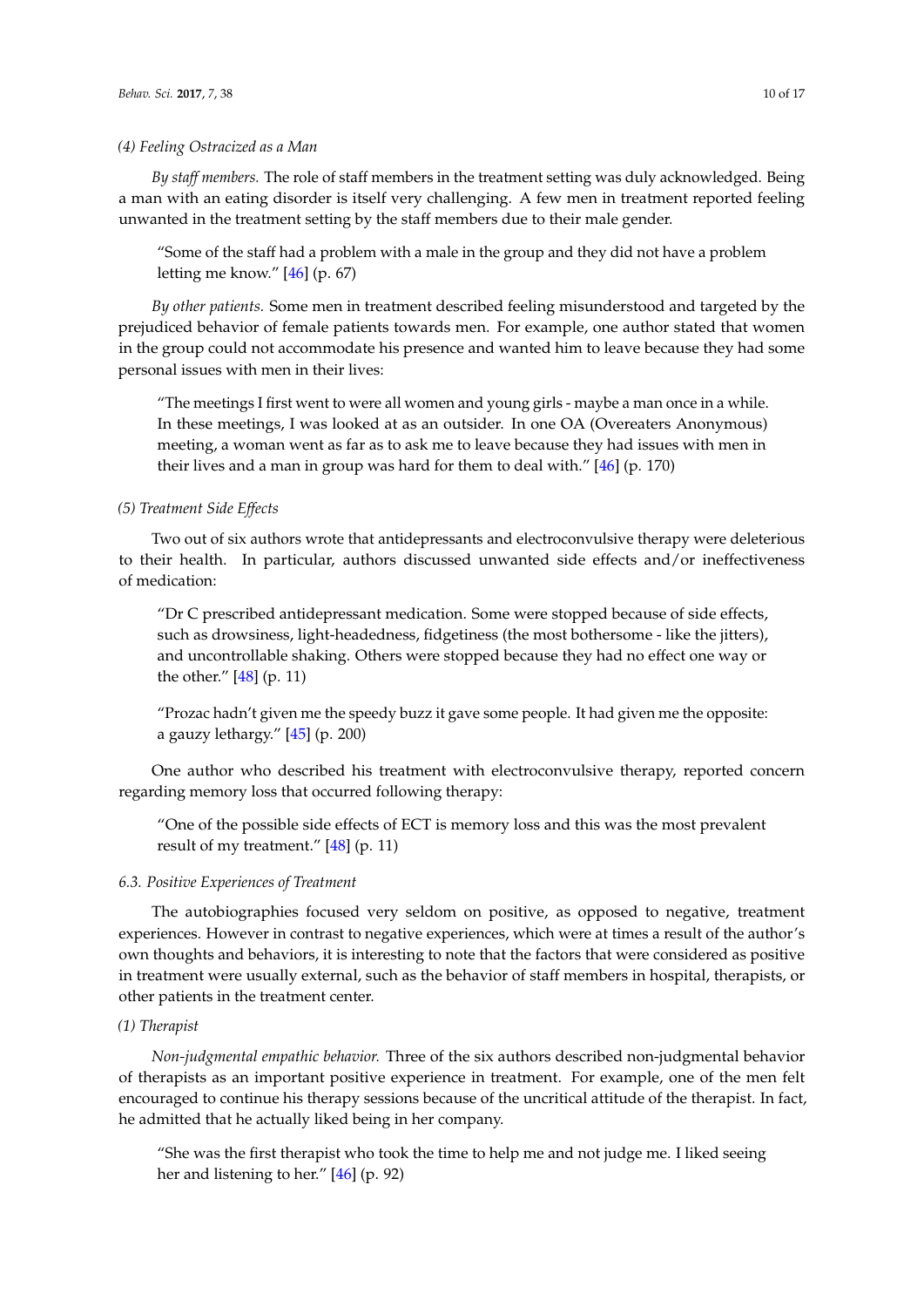When the authors of the autobiographies perceived that the health professional was being empathic, this was important to them in regarding the treatment as positive. This is opposed to the negative treatment experience themes discussed above where the therapist was perceived as being judgmental or unfriendly. Thus, an understanding nature, non-judgmental behavior, and a caring and gentle attitude were therapist qualities that were discussed by authors as contributing to the success of their treatment. The following quote reflects on how a therapist who had a gentle nature was appreciated.

"He had a careful, gentle way of helping me, as if he were carefully removing a bandage that had covered a massive wound for years. He didn't tear it off; he pulled back the adhesive slowly but steadily." [\[49\]](#page-15-19) (pp. 228–229)

*Expertise.* The therapist had a very important role in defining the treatment outcome. Trust in the treatment aligned with the perceived expertise of the health professional, as exemplified in the following quote:

"Once I started to work with the idea that the therapists knew more than I did at the same time, and I began to trust their input in my life, I began to trust myself and how I really felt." [\[46\]](#page-15-16) (p. 86)

Interestingly, this theme appears to be in contrast to the negative treatment experience theme where authors described how their preconceptions of the treatment providers' incompetence at times sabotaged their ability to engage in therapy. Other authors acknowledged the expertise of therapists in helping them to address their symptoms.

"I learned from Jeff R. and Jeff S. how to look at situations and handle them from a positive and realistic point of view, rather than turning to food, sex or the other dysfunctional behaviors I turned to as treatment for my emotional pain." [\[46\]](#page-15-16) (p. 167)

*Effective communication style.* The adage that "one rule applies to all" defies for eating disordered patients, as is evident from the varied views presented by the authors regarding the style of communication they preferred from their treatment providers. Whereas some authors described a desire for a "tough" approach from their therapist, others clearly desired a more gentle approach. This demonstrates the need for therapists to assess the communication and relationship needs of their clients in informing their own interaction style.

Under the "non-judgmental" theme above, an example is provided of an author who appreciated a gentle and slow approach from his therapist: "*carefully removing a bandage*". On the other hand, for several of the authors, an authoritative nature of the doctor was considered as a welcoming effort to men in treatment. Perhaps this approach instilled confidence in the men, or gave them the permission to relinquish control over their eating to an authoritative figure. The metaphor of the bandage is used again here.

"I have to admit that it was some of the best (and toughest) therapy I'd ever received. I'm not knocking whatever kind of therapy may work for someone else. But for me, this quick, tough love, rip-off-the-bandage-fast approach was really powerful." [\[47\]](#page-15-17) (p. 168)

"Dr X was making a major difference in my life. After he had earned my trust, he challenged me and never let me off easy. I liked that he pushed me." [\[49\]](#page-15-19) (p. 263)

#### *(2) Effect of Others in Hospital*

*Staff members.* The role of staff members as being friendly and considerate had an important influence in forming the treatment experience as positive. One of the men in this study stated that being able to accept help from staff proved beneficial to him.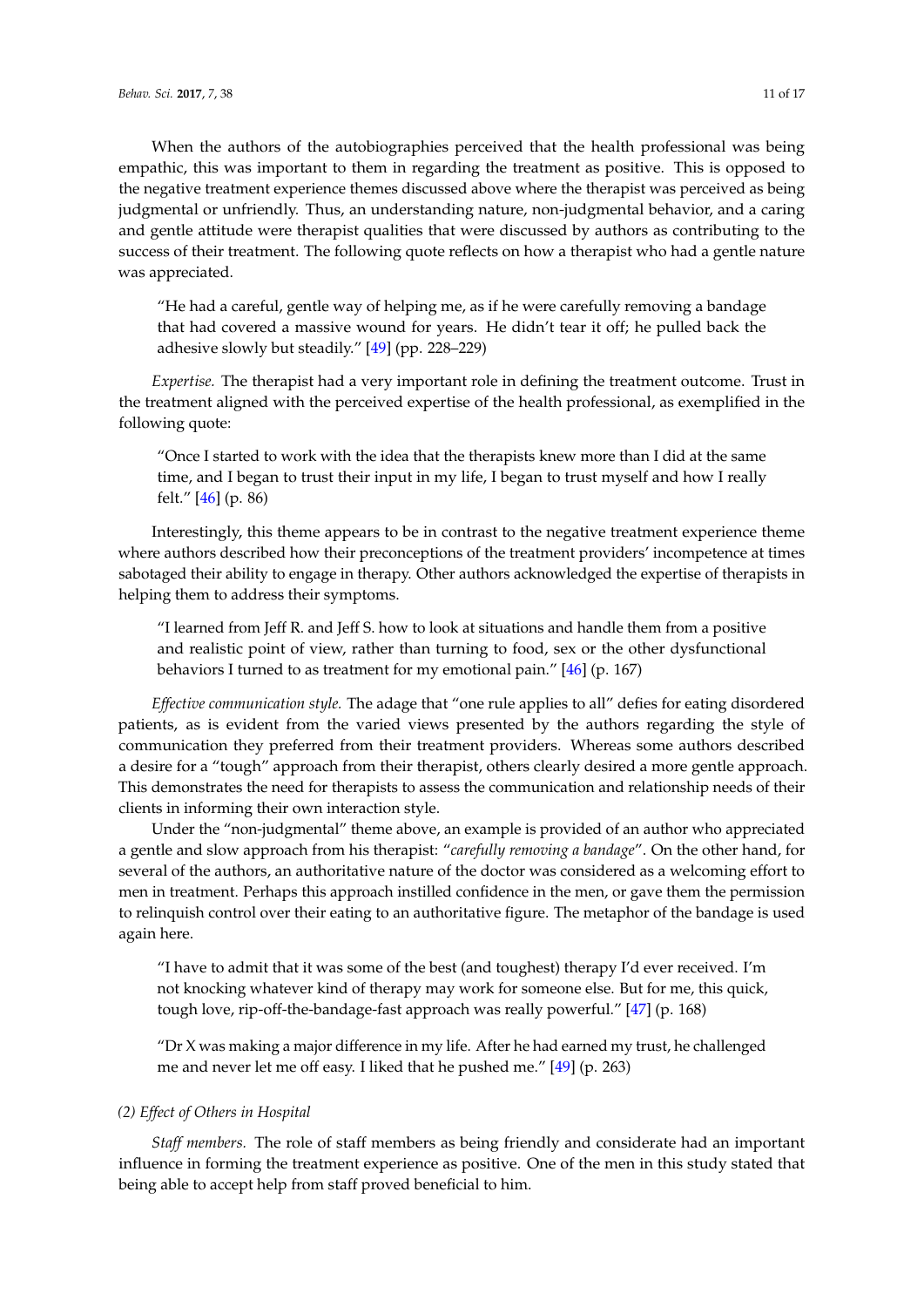"I have learned to let people into my life and trust them to help me, rather than to try to do everything alone and fail." [\[46\]](#page-15-16) (p. 188)

*Other patients.* In addition to this, the supportive nature of group members emerged as a positive aspect of treatment.

"We listen. We share pain and heartache. We ask questions. We empathize without feeling sorry for each other. We find the support to heal and gather strength to go on." [\[50\]](#page-15-20) (p. 95)

#### *(3) Treatment forms*

There was lack of consensus in men with regards to the most effective form of treatment provided for an eating disorder.

*Group therapy vs. individual therapy.* In a hospital, the usual form of treatment includes medicine, counseling sessions, group therapy and behavioral therapy. In most of the instances being a part of group therapy was considered as an effective measure by the authors while in treatment. This could be attributed to the fact that talking about their eating disorder openly in group with other members with similar issues provided a sense of normalization and empathy. The following extract clearly outlines the perceived benefits of group therapy:

"Sitting there in groups and slowly discussing my issues with a mind open for feedback made it easier to confront my fears, shame, guilt, anger, low, low, low self-esteem, self-hatred, and lack of self-respect. I no longer believed I had to hide and numb my pain." [\[46\]](#page-15-16) (p. 175)

In contrast to this, other authors reported that they felt more supported in individual therapy. For example, in the following excerpt the author clearly stated that he felt safe and secure in therapy sessions where he does not have to acknowledge the presence of others as in group therapy:

"I preferred the quiet safety and the anonymity of the one-on-one therapy."  $[49]$  (p. 213)

This clearly indicates that understanding the individual needs of men is central to tailoring an effective treatment regime.

*Cognitive Behavioral Therapy.* The effectiveness of treatment provided was frequently the primary concern of these men when discussing treatment experiences. In the majority of cases, cognitive behavioral therapy was followed and this approach was perceived as helpful.

"After months of gaining my trust and respect through listening to my story, and understanding my past to help me move forward, she introduced me to cognitive behavioral therapy. This approach and other tools she gave me were meant to help me notice the behaviors I was engaging in and stop them." [\[49\]](#page-15-19) (p. 214)

#### *(4) Hospital Environment*

The general atmosphere of the hospital environment was also mentioned as important. Although at times isolating, as reflected by one of the men, this characteristic of hospitalization was appreciated. This may in part be due to a desire to maintain control of the eating disorder, which may be threatened by the interference of others, as expressed here:

"This hospital thing will fit my lifestyle quite nicely since I've recently become allergic to people. Social interaction makes me break out in a terrible rash called guilt; I simply can't seem to please enough people, no matter how hard I try." [\[50\]](#page-15-20) (p. 9)

Maintaining a restrictive-type eating disorder requires significant self-control and determination, which is taxing for an individual. Quite a few men mentioned that being hospitalized provided temporary relief from this self-imposed control, which could be relinquished to staff.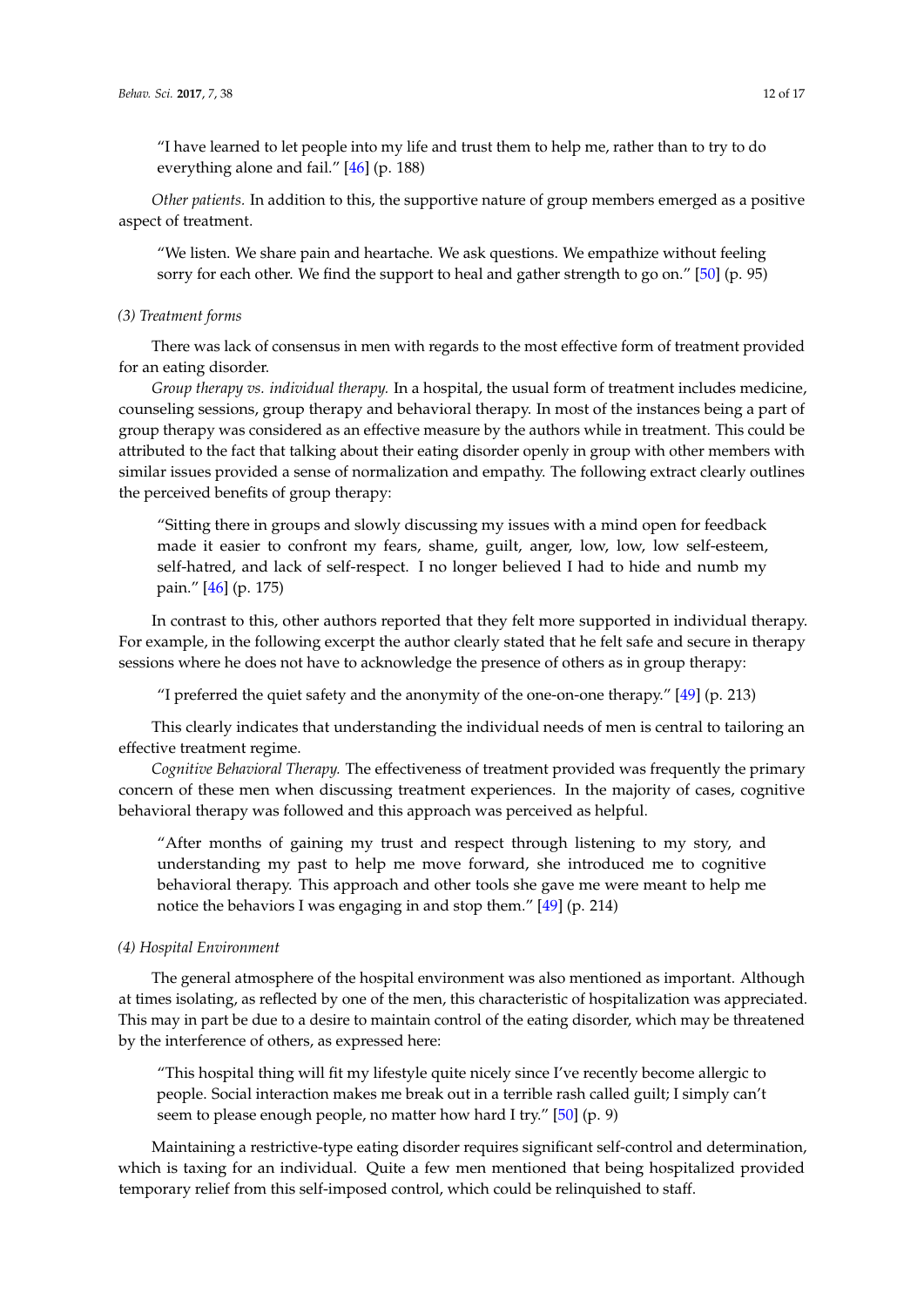"My feelings about the hospital were similar to those I had when I was taken out of the school. Deep down I think that I wanted to be hospitalized. It was a relief. Again it was a control issue." [\[48\]](#page-15-18) (p. 14)

#### **7. Discussion**

The present study examined the treatment experiences of men who had or have had an eating disorder and engaged in any form of treatment. The analysis found that the factors that most commonly contributed to a negative experience were judgmental behavior of professionals and their perceived lack of expertise. The findings regarding the judgmental behavior of health professionals are commensurate with those reported in previous studies by women [\[28](#page-15-0)[,29\]](#page-15-1). Additional themes also emerged however, such as the ulterior motives of therapists, like money-mindedness. Though financial cost of treatment had been discussed earlier [\[51](#page-15-26)[–54\]](#page-15-27), the putative "mercenary" attitudes of therapists has not been cited previously. Unexpectedly, a few of the men reported an antipathy of female practitioners towards them in treatment. This biased treatment was made sense of by the authors who assumed that some female practitioners had unresolved conflicts with men in their own lives and projected these towards the males they encountered in their treatment centers. All the negative experiences encountered by males thwarted their further engagement in therapy, as has been reported by women in other studies [\[55\]](#page-16-0). In contrast, an empathizing nature, non-judgmental behavior, good understanding and expertise with eating disorders in men, and a trustworthy relationship with the health professional formulated a positive experience of treatment. This finding is in consensus with studies in women [\[28\]](#page-15-0).

Interestingly, the study found that sometimes men's own thoughts and behaviors impacted on treatment experiences. For example, having very high expectations of the therapist as a "miracle worker" led to disappointment when treatment was not progressing. Also, one author reported intentionally misleading therapists at times, to the detriment of their own outcomes. This self-sabotaging behavior may have occurred due to a fear of criticism, or a fear of losing the perceived positive aspects of an eating disorder, indicative of a lack of readiness to change [\[55\]](#page-16-0). Also, it was interesting that sometimes different approaches were preferred, for example some preferred a female therapist while others had no issues with the gender of the therapist. This highlights the importance of individualized or person-centered care [\[24\]](#page-14-22) and increased availability of male providers.

In treatment, the role of group members and staff was recognized as important by the men in the present study and consistent with men reporting feelings of isolation in prior studies [\[14\]](#page-14-11). The study identified that men in the present study felt misunderstood and unwanted by staff members [\[26,](#page-14-23)[27\]](#page-14-24). Some authors endorsed the desire for healthcare staff to be authoritative (expressing confidence in their expertise) but to also provide an equal distribution of power and to be empathic and friendly. Feminization of the disorder in society by referring it as women's disease or a "gay problem" [\[18\]](#page-14-15) and also the stigma attached to men with eating disorders discouraged the male authors in this study to seek help [\[24,](#page-14-22)[30\]](#page-15-2). Also, the sexuality of the authors was not a major theme as only 2 of 6 was identified as homosexual.

The study supports the limited literature that treatment approaches should consider men also and not only women [\[12\]](#page-14-9). However, it should be acknowledged that there are efforts being made to improve the situation and to provide educational material (e.g., videos) to clinicians. Examples include ways to ask questions to men about their eating patterns and exercise as described by Hildebrandt and Craigen [\[56\]](#page-16-1).

In this study, there was a gender disparity in the number of treatment centers available to the men and there appeared to be a deficit in male-only treatment facilities. The men in treatment had varied opinions about the form of therapy. However, the majority of them promoted group therapy because of the supportive environment experienced within the group, as stated by Weltzin et al., [\[20\]](#page-14-17). In contrast to group therapy, there were few that reported positive experiences within individual therapy. Regarding the environment of the hospital, there was no consensus, as some pointed to the "stillness" of hospital as scary, whereas others preferred the isolation of the unit as a way to escape societal pressures. For these latter authors, the ability to relinquish control to hospital staff members in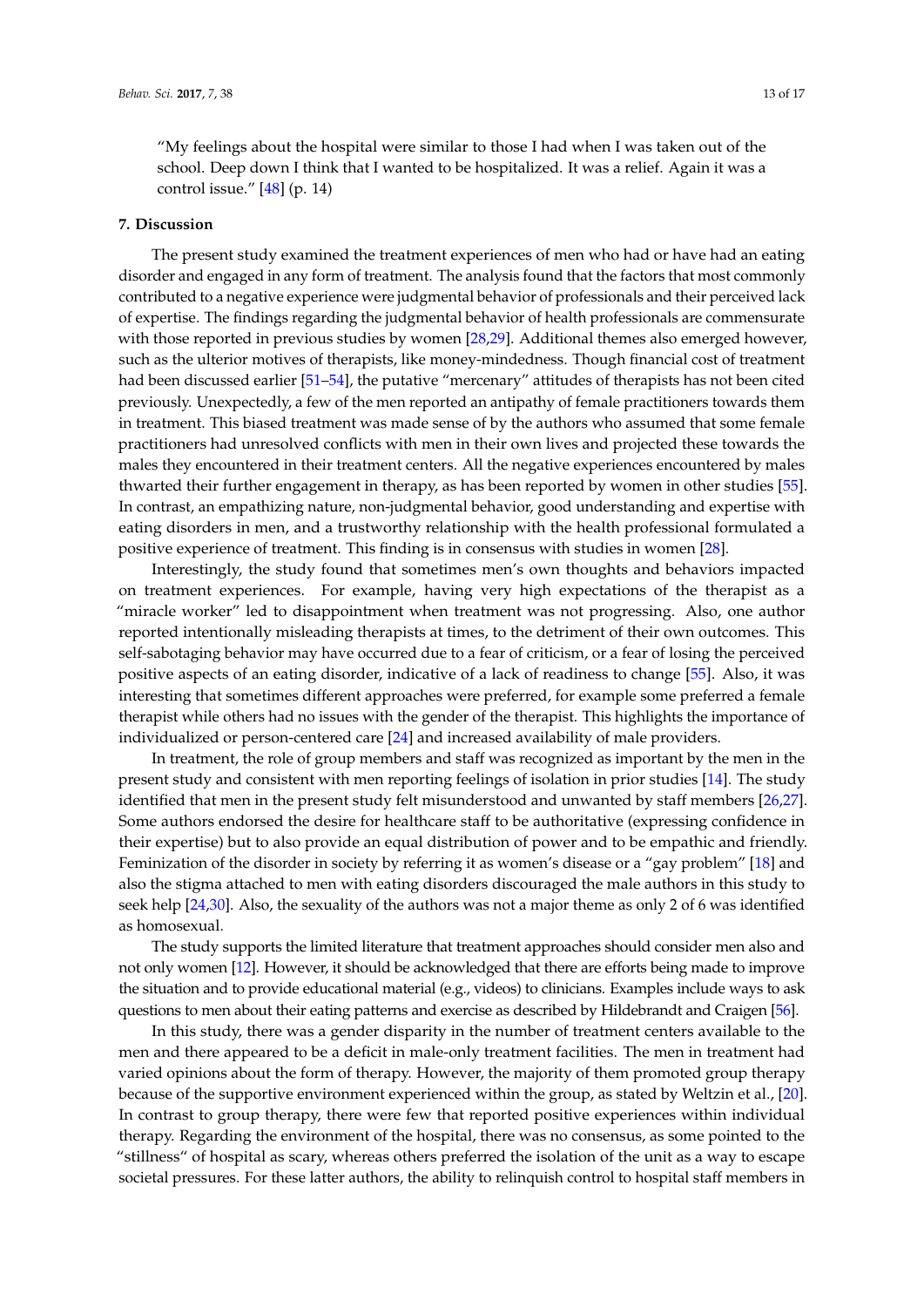regards to diet and exercise schedules was experienced as a temporary relief from the pressures of the eating disorder.

#### **8. Strengths and Limitations**

Strengths of the study include autobiographical accounts of the men with eating disorders about their treatment experiences and broad inclusion criteria of all forms of eating disorders. Further strengths include that a systematic search was employed to identify autobiographies; two investigators read the autobiographies and coded themes, increasing the validity of the emergent themes; and the coding of themes by the authors continued until saturation was achieved. However, this study also has some limitations including: the very small sample size that consisted of a highly specific group of men who (1) decided to write an autobiography about their experiences and (2) found a publisher for it; selection of autobiographies to one language (English); and defined dates (years 1995–2015). It is possible that relevant autobiographies in other languages and/or from different (non-Western) cultures, or other time periods were missed. In addition the study did not include men younger than 18 years of age, so it was not possible to discuss how this age group reflect on their treatment experiences. On the other hand, all authors included in this study wrote about their childhood and adolescent experiences of eating disorder symptoms. In addition, while two authors who identified as homosexual were included in this study, it is possible that the treatment experiences of men with varied sexual identities differ and it would be relevant to include more men with homosexual or transgender identities in future studies. Autobiographies are also limited in that there are unknown motivations for writing (including income from royalties) although research [\[42\]](#page-15-12) suggests several altruistic motivations for men who write about an eating disorder such as AN. Thus, it would be also important to follow this research with larger samples and with face-to-face interviews that would support the validity of these preliminary findings. Finally, while all authors wrote about treatment experience in the US, people's experiences may differ in other countries where health care services are government-funded, and where doctors are salaried (e.g., there may be less perceived "money mindedness" of the doctors).

# **9. Conclusions**

This is the first study that used autobiographical accounts of men with eating disorders to understand their treatment experiences. The study identified that the behaviors and attitudes of both treatment providers and male patients may influence the outcome of treatment defining it as a positive or negative experience. Furthermore, the study provides a platform for designing further research and consideration of treatment strategies with a primary focus on attending to patients' perspectives. In particular, the findings highlight the importance of specialized expertise and a non-judgmental understanding in healthcare providers caring for men with eating disorders. Pre-treatment strategies aimed at educating patients as to expectations of treatment, and practitioner training interventions may be helpful to address barriers to positive treatment experiences.

**Acknowledgments:** Financial support was provided to PT from a Western Sydney University doctoral scholarship.

**Author Contributions:** P.H. designed the study. Data collection, analysis and interpretation was done by P.T. and D.M. P.T. drafted the article that is critically revised by D.M. and P.H. All the authors (P.T., D.M. and P.H.) gave their approval to publish this article.

**Conflicts of Interest:** The authors declare no conflict of interest.

#### **References**

- <span id="page-13-0"></span>1. American Psychiatric Association. *Diagnostic and Statistical Manual of Mental Disorders (DSM-5®)*; American Psychiatric Pub: Arlington, VA, USA, 2013.
- <span id="page-13-1"></span>2. Raevuori, A.; Keski-Rahkonen, A.; Hoek, H.W. A review of eating disorders in males. *Curr. Opin. Psychiatry* **2014**, *27*, 426–430. [\[CrossRef\]](http://dx.doi.org/10.1097/YCO.0000000000000113) [\[PubMed\]](http://www.ncbi.nlm.nih.gov/pubmed/25226158)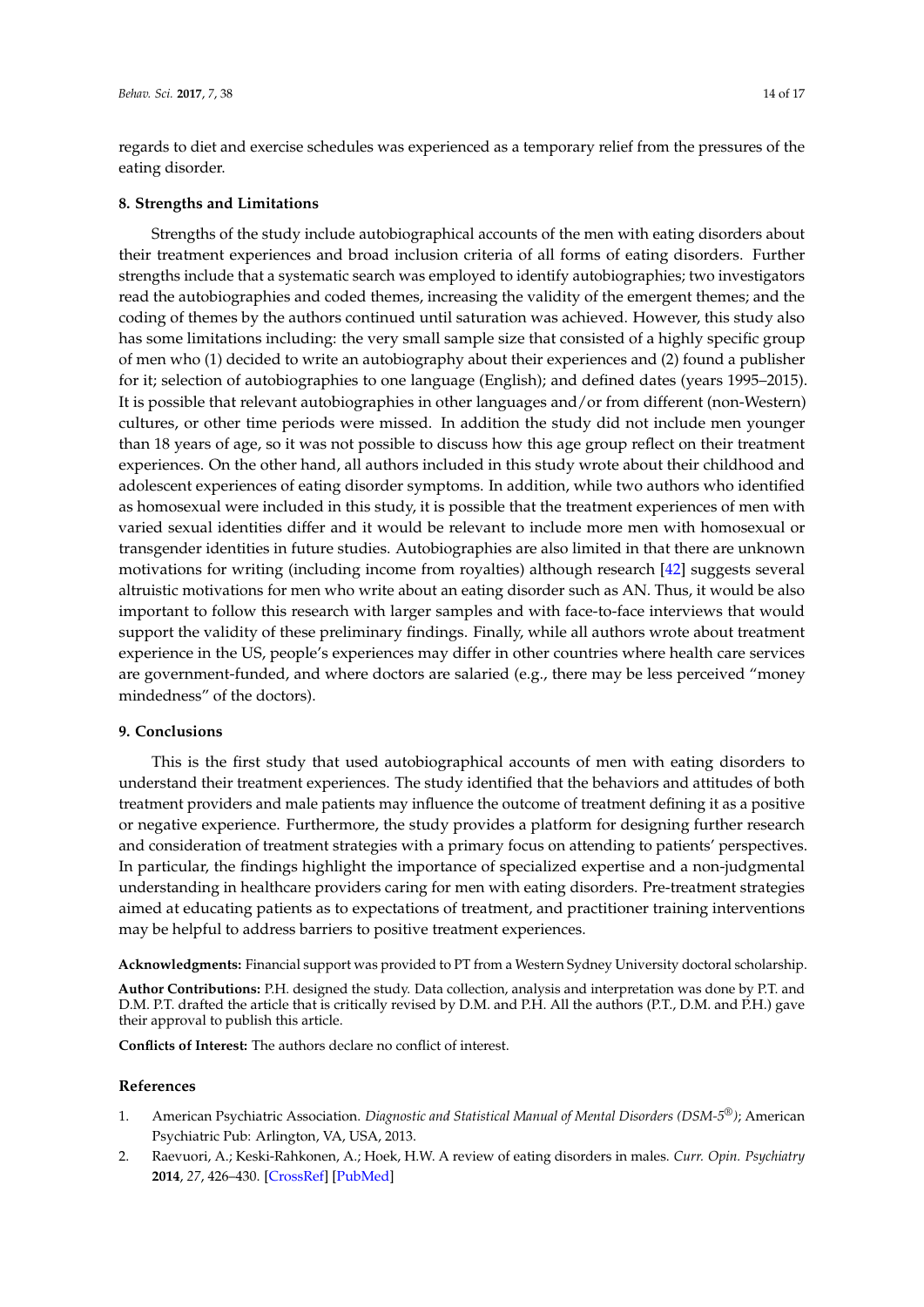- <span id="page-14-0"></span>3. Bulik, C.M.; Sullivan, P.F.; Tozzi, F.; Furberg, H.; Lichtenstein, P.; Pedersen, N.L. Prevalence, heritability, and prospective risk factors for anorexia nervosa. *Arch. Gen. Psychiatry* **2006**, *63*, 305–312. [\[CrossRef\]](http://dx.doi.org/10.1001/archpsyc.63.3.305) [\[PubMed\]](http://www.ncbi.nlm.nih.gov/pubmed/16520436)
- <span id="page-14-1"></span>4. Keski-Rahkonen, A.; Hoek, H.W.; Susser, E.S.; Linna, M.S.; Sihvola, E.; Raevuori, A.; Bulik, C.M.; Kaprio, J.; Rissanen, A. Epidemiology and course of anorexia nervosa in the community. *Am. J. Psychiatry* **2007**, *164*, 1259–1265. [\[CrossRef\]](http://dx.doi.org/10.1176/appi.ajp.2007.06081388) [\[PubMed\]](http://www.ncbi.nlm.nih.gov/pubmed/17671290)
- <span id="page-14-2"></span>5. Carlat, D.J.; Camargo, C.A., Jr.; Herzog, D.B. Eating disorders in males: A report on 135 patients. *Am. J. Psychiatry* **1997**, *154*, 1127. [\[PubMed\]](http://www.ncbi.nlm.nih.gov/pubmed/9247400)
- <span id="page-14-3"></span>6. Hall, A.; Delahunt, J.W.; Ellis, P.M. Anorexia nervosa in the male: Clinical features and follow-up of nine patients. *J. Psychiatr. Res.* **1985**, *19*, 315–321. [\[CrossRef\]](http://dx.doi.org/10.1016/0022-3956(85)90034-2)
- <span id="page-14-4"></span>7. Crisp, A.H.; Burns, T.; Bhat, A.V. Primary anorexia nervosa in the male and female: A comparison of clinical features and prognosis. *Psychol. Psychother. Theory Res. Pract.* **1986**, *59*, 123–132. [\[CrossRef\]](http://dx.doi.org/10.1111/j.2044-8341.1986.tb02676.x)
- <span id="page-14-5"></span>8. Hudson, J.I.; Hiripi, E.; Pope, H.G.; Kessler, R.C. The prevalence and correlates of eating disorders in the National Comorbidity Survey Replication. *Biol. Psychiatry* **2007**, *61*, 348–358. [\[CrossRef\]](http://dx.doi.org/10.1016/j.biopsych.2006.03.040) [\[PubMed\]](http://www.ncbi.nlm.nih.gov/pubmed/16815322)
- <span id="page-14-6"></span>9. Taylor, J.Y.; Caldwell, C.H.; Baser, R.E.; Faison, N.; Jackson, J.S. Prevalence of eating disorders among Blacks in the National Survey of American Life. *Int. J. Eat. Disord.* **2007**, *40*, S10–S14. [\[CrossRef\]](http://dx.doi.org/10.1002/eat.20451) [\[PubMed\]](http://www.ncbi.nlm.nih.gov/pubmed/17879287)
- <span id="page-14-7"></span>10. Striegel, R.H.; Bedrosian, R.; Wang, C.; Schwartz, S. Why men should be included in research on binge eating: results from a comparison of psychosocial impairment in men and women. *Int. J. Eat. Disord.* **2012**, *45*, 233–240. [\[CrossRef\]](http://dx.doi.org/10.1002/eat.20962) [\[PubMed\]](http://www.ncbi.nlm.nih.gov/pubmed/22031213)
- <span id="page-14-8"></span>11. Mitchison, D.; Hay, P.; Slewa-Younan, S.; Mond, J. The changing demographic profile of eating disorder behaviors in the community. *BMC Public Health* **2014**, *14*, 943. [\[CrossRef\]](http://dx.doi.org/10.1186/1471-2458-14-943) [\[PubMed\]](http://www.ncbi.nlm.nih.gov/pubmed/25213544)
- <span id="page-14-9"></span>12. National Collaborating Centre for Mental Health. *Eating Disorders: Core Interventions in the Treatment and Management of Anorexia Nervosa, Bulimia Nervosa and Related Eating Disorders*; British Psychological Society: Leicester, UK, 2004.
- <span id="page-14-10"></span>13. Woodside, D.B.; Kaplan, A.S. Day hospital treatment in males with eating disorders—Response and comparison to females. *J. Psychosom. Res.* **1994**, *38*, 471–475. [\[CrossRef\]](http://dx.doi.org/10.1016/0022-3999(94)90108-2)
- <span id="page-14-11"></span>14. Andersen, A.E.; Holman, J.E. Males with eating disorders: Challenges for treatment and research. *Psychopharmacol. Bull.* **1997**, *33*, 391. [\[CrossRef\]](http://dx.doi.org/10.1097/00000446-199811000-00012) [\[PubMed\]](http://www.ncbi.nlm.nih.gov/pubmed/9550883)
- <span id="page-14-12"></span>15. Weltzin, T.E.; Weisensel, N.; Franczyk, D.; Burnett, K.; Klitz, C.; Bean, P. Eating disorders in men: Update. *J. Men's Health Gend.* **2005**, *2*, 186–193. [\[CrossRef\]](http://dx.doi.org/10.1016/j.jmhg.2005.04.008)
- <span id="page-14-13"></span>16. Fernández-Aranda, F.; Krug, I.; Jiménez-Murcia, S.; Granero, R.; Núñez, A.; Penelo, E.; Solano, R.; Treasure, J. Male eating disorders and therapy: A controlled pilot study with one year follow-up. *J. Behav. Ther. Exp. Psychiatry* **2009**, *40*, 479–486. [\[CrossRef\]](http://dx.doi.org/10.1016/j.jbtep.2009.06.004) [\[PubMed\]](http://www.ncbi.nlm.nih.gov/pubmed/19595294)
- <span id="page-14-14"></span>17. Greenberg, S.T.; Schoen, E.G. Males and eating disorders: Gender-based therapy for eating disorder recovery. *Prof. Psychol. Res. Pract.* **2008**, *39*, 464. [\[CrossRef\]](http://dx.doi.org/10.1037/0735-7028.39.4.464)
- <span id="page-14-15"></span>18. Olivardia, R.; Pope, H.G., Jr.; Borowiecki, J.J., III; Cohane, G.H. Biceps and Body Image: The Relationship Between Muscularity and Self-Esteem, Depression, and Eating Disorder Symptoms. *Psychol. Men Masc.* **2004**, *5*, 112. [\[CrossRef\]](http://dx.doi.org/10.1037/1524-9220.5.2.112)
- <span id="page-14-16"></span>19. Ming, T.S.; Lin Miao Shan, P.; Kuek Shu Cen, A.; Lian, L.E.; Boon Swee Kim, E. Men do get it: Eating disorders in males from an asian perspective. *ASEAN J. Psychiatry* **2014**, *15*, 72–82.
- <span id="page-14-17"></span>20. Weltzin, T.E.; Cornella-Carlson, T.; Fitzpatrick, M.E.; Kennington, B.; Bean, P.; Jefferies, C. Treatment issues and outcomes for males with eating disorders. *Eat. Disord.* **2012**, *20*, 444–459. [\[CrossRef\]](http://dx.doi.org/10.1080/10640266.2012.715527) [\[PubMed\]](http://www.ncbi.nlm.nih.gov/pubmed/22985241)
- <span id="page-14-18"></span>21. Thapliyal, P.; Hay, P.J. Treatment experiences of males with an eating disorder: A systematic review of qualitative studies. *Transl. Dev. Psychiatry* **2014**, *2*. [\[CrossRef\]](http://dx.doi.org/10.3402/tdp.v2.25552)
- <span id="page-14-19"></span>22. De Beer, Z.; Wren, B. Eating Disorders in Males. In *Eating and its Disorders*; Fox, J.R.E., Goss, K.P., Eds.; John Wiley & Sons, Ltd.: Chichester, UK, 2012.
- <span id="page-14-21"></span>23. Dearden, A.; Mulgrew, K.E. Service provision for Men with eating issues in Australia: An analysis of Organisations', Practitioners', and Men's experiences. *Aust. Soc. Work* **2013**, *66*, 590–606. [\[CrossRef\]](http://dx.doi.org/10.1080/0312407X.2013.778306)
- <span id="page-14-22"></span>24. Robinson, K.J.; Mountford, V.A.; Sperlinger, D.J. Being men with eating disorders: Perspectives of male eating disorder service-users. *J. Health Psychol.* **2013**, *18*, 176–186. [\[CrossRef\]](http://dx.doi.org/10.1177/1359105312440298) [\[PubMed\]](http://www.ncbi.nlm.nih.gov/pubmed/22453166)
- <span id="page-14-20"></span>25. Drummond, M.J. Men, body image, and eating disorders. *Int. J. Men's Health.* **2002**, *1*, 89. [\[CrossRef\]](http://dx.doi.org/10.3149/jmh.0101.89)
- <span id="page-14-23"></span>26. Drummond, M. Life as a male 'anorexic'. *Aust. J. Prim. Health* **1999**, *5*, 80–89. [\[CrossRef\]](http://dx.doi.org/10.1071/PY99021)
- <span id="page-14-24"></span>27. Copperman, J. *Eating Disorders in the United Kingdom: Review of the Provision of Health Care Services for Men with Eating Disorders*; Eating Disorders Association Norwich: Norwich, UK, 2000.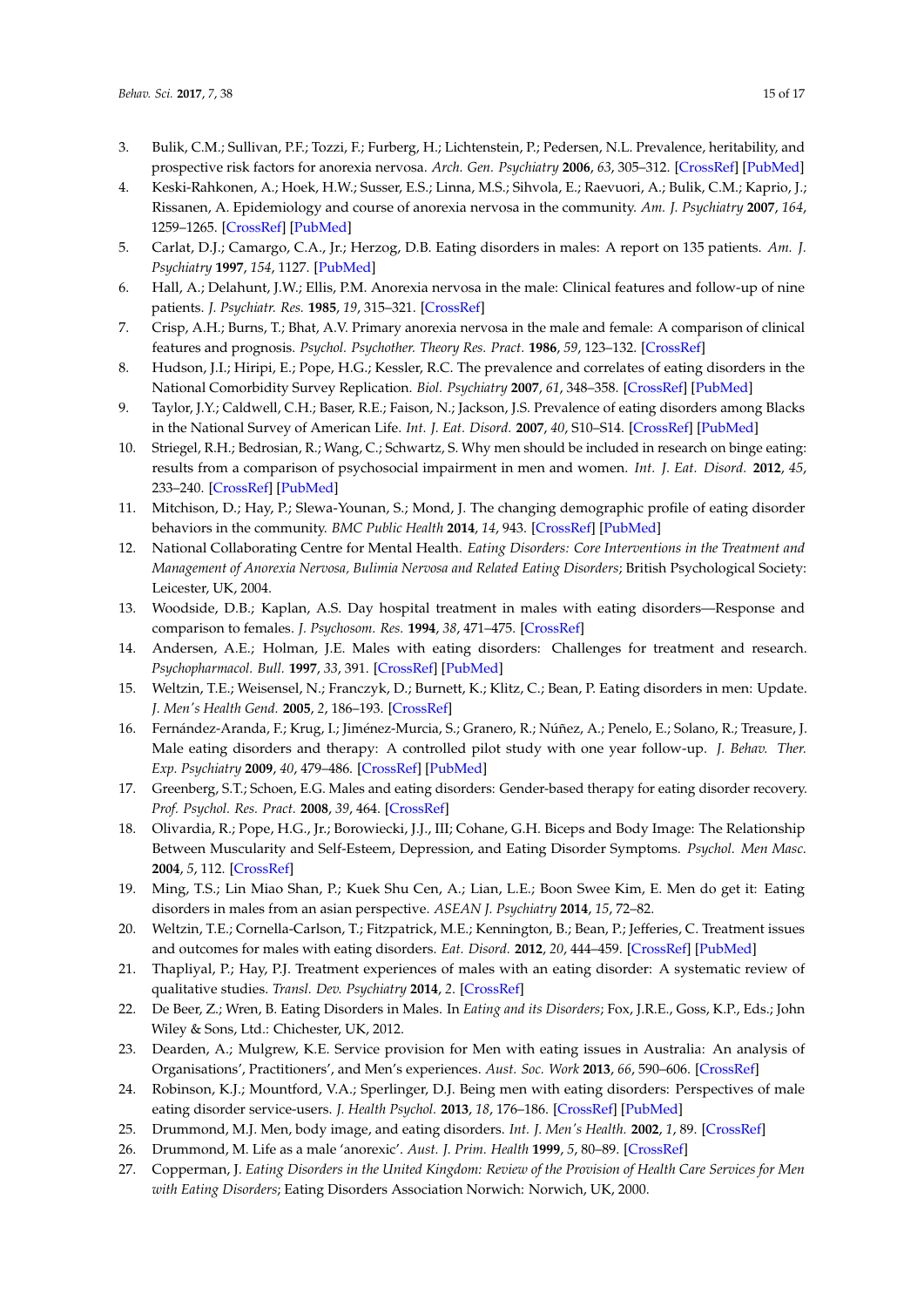- <span id="page-15-0"></span>28. Evans, E.J.; Hay, P.J.; Mond, J.; Paxton, S.J.; Quirk, F.; Rodgers, B.; Jhajj, A.K.; Sawoniewska, M.A. Barriers to help-seeking in young women with eating disorders: A qualitative exploration in a longitudinal community survey. *Eat. Disord.* **2011**, *19*, 270–285. [\[CrossRef\]](http://dx.doi.org/10.1080/10640266.2011.566152) [\[PubMed\]](http://www.ncbi.nlm.nih.gov/pubmed/21516551)
- <span id="page-15-1"></span>29. Rich, E. Anorexic dis (connection): Managing anorexia as an illness and an identity. *Sociol. Health Illn.* **2006**, *28*, 284–305. [\[CrossRef\]](http://dx.doi.org/10.1111/j.1467-9566.2006.00493.x) [\[PubMed\]](http://www.ncbi.nlm.nih.gov/pubmed/16573717)
- <span id="page-15-2"></span>30. Griffiths, S.; Mond, J.M.; Murray, S.B.; Touyz, S. The prevalence and adverse associations of stigmatization in people with eating disorders. *Int. J. Eat. Disord.* **2015**, *48*, 767–774. [\[CrossRef\]](http://dx.doi.org/10.1002/eat.22353) [\[PubMed\]](http://www.ncbi.nlm.nih.gov/pubmed/25196068)
- <span id="page-15-3"></span>31. Marchel, C.; Owens, S. Qualitative research in psychology: Could William James get a job? *Hist. Psychol.* **2007**, *10*, 301. [\[CrossRef\]](http://dx.doi.org/10.1037/1093-4510.10.4.301) [\[PubMed\]](http://www.ncbi.nlm.nih.gov/pubmed/18348429)
- <span id="page-15-4"></span>32. Espindola, C.R.; Blay, S.L. Anorexia nervosa's meaning to patients: A qualitative synthesis. *Psychopathology* **2009**, *42*, 69–80. [\[CrossRef\]](http://dx.doi.org/10.1159/000203339) [\[PubMed\]](http://www.ncbi.nlm.nih.gov/pubmed/19225241)
- <span id="page-15-5"></span>33. Bezance, J.; Holliday, J. Adolescents with anorexia nervosa have their say: A review of qualitative studies on treatment and recovery from anorexia nervosa. *Eur. Eat. Disord. Rev.* **2013**, *21*, 352–360. [\[CrossRef\]](http://dx.doi.org/10.1002/erv.2239) [\[PubMed\]](http://www.ncbi.nlm.nih.gov/pubmed/23765431)
- <span id="page-15-21"></span><span id="page-15-6"></span>34. Lamb, J.; Bower, P.; Rogers, A.; Dowrick, C.; Gask, L. Access to mental health in primary care: A qualitative meta-synthesis of evidence from the experience of people from 'hard to reach' groups. *Health* **2012**, *16*, 76–104. [\[CrossRef\]](http://dx.doi.org/10.1177/1363459311403945) [\[PubMed\]](http://www.ncbi.nlm.nih.gov/pubmed/21486918)
- <span id="page-15-23"></span><span id="page-15-22"></span>35. Tierney, S. The individual within a condition: A qualitative study of young people's reflections on being treated for anorexia nervosa. *J. Am. Psychiatr. Nurses Assoc.* **2008**, *13*, 368–375. [\[CrossRef\]](http://dx.doi.org/10.1177/1078390307309215) [\[PubMed\]](http://www.ncbi.nlm.nih.gov/pubmed/21672876)
- <span id="page-15-24"></span>36. Nakamura, H. Overcoming bulimia nervosa: A qualitative study of recovery in Japan. *Proceedings* **2012**, *17*, 101–109.
- <span id="page-15-25"></span><span id="page-15-7"></span>37. Reid, M.; Burr, J.; Williams, S.; Hammersley, R. Eating disorders patients' views on their disorders and on an outpatient service: A qualitative study. *J. Health Psychol.* **2008**, *13*, 956–960. [\[CrossRef\]](http://dx.doi.org/10.1177/1359105308095070) [\[PubMed\]](http://www.ncbi.nlm.nih.gov/pubmed/18809647)
- <span id="page-15-8"></span>38. Hay, P.J.; Cho, K. A qualitative exploration of influences on the process of recovery from personal written accounts of people with anorexia nervosa. *Women Health* **2013**, *53*, 730–740. [\[CrossRef\]](http://dx.doi.org/10.1080/03630242.2013.821694) [\[PubMed\]](http://www.ncbi.nlm.nih.gov/pubmed/24093452)
- <span id="page-15-9"></span>39. Malson, H.; Finn, D.; Treasure, J.; Clarke, S.; Anderson, G. Constructing 'The Eating Disordered Patient' 1: A discourse analysis of accounts of treatment experiences. *J. Community Appl. Soc. Psychol.* **2004**, *14*, 473–489. [\[CrossRef\]](http://dx.doi.org/10.1002/casp.804)
- <span id="page-15-10"></span>40. Plummer, K. *Documents of Life 2: An Invitation to A Critical Humanism*; Sage: Newcastle upon Tyne, UK, 2001; Volume 2.
- <span id="page-15-11"></span>41. Bogdan, R.C.; Biklen, S.K. *Qualitative Research for Education*; Allyn and Bacon: Boston, MA, USA, 1992.
- <span id="page-15-12"></span>42. Aronson, J.K. Autopathography: The patient's tale. *Br. Med. J.* **2000**, *321*, 1599. [\[CrossRef\]](http://dx.doi.org/10.1136/bmj.321.7276.1599)
- <span id="page-15-13"></span>43. Ritchie, J.; Spencer, L.; Bryman, A.; Burgess, R. *Analysing Qualitative Data*; Routledge: London, UK, 1994.
- <span id="page-15-14"></span>44. Pope, C.; Ziebland, S.; Mays, N. Analysing qualitative data. *Br. Med. J.* **2000**, *320*, 114. [\[CrossRef\]](http://dx.doi.org/10.1136/bmj.320.7227.114)
- <span id="page-15-15"></span>45. Bruni, F. *Born Round: The Story of Family Food and a Ferocious Appetite*; Penguin Book: New York, NY, USA, 2009.
- <span id="page-15-16"></span>46. Henning, D.; Woods, P. *Hiding Under the Table*; Americana Publishing Inc.: Albuquerque, NM, USA, 2004.
- <span id="page-15-17"></span>47. McBride, G. *Weightless: My Life as a Fat Man and How I Escaped*; Central Recovery Press: Las Vegas, NV, USA, 2014.
- <span id="page-15-18"></span>48. Krasnow, M. *My Life as a Male Anorexic*; Harrington Park Press: New York, NY, USA, 1996.
- <span id="page-15-19"></span>49. Croteau, J.D. *My Thinning Years: Starving the Gay Within*; Hazelden Publishing: Center City, MN, USA, 2014.
- <span id="page-15-20"></span>50. Grahl, G.A. *The Skinny Boy: A Young Man's Battle and Triumph over Anorexia*; American Legacy Media: Clearfield, UT, USA, 2007.
- <span id="page-15-26"></span>51. Becker, A.E.; Franko, D.L.; Nussbaum, K.; Herzog, D.B. Secondary prevention for eating disorders: The impact of education, screening, and referral in a college-based screening program. *Int. J. Eat. Disord.* **2004**, *36*, 157–162. [\[CrossRef\]](http://dx.doi.org/10.1002/eat.20023) [\[PubMed\]](http://www.ncbi.nlm.nih.gov/pubmed/15282685)
- 52. Hepworth, N.; Paxton, S.J. Pathways to help-seeking in bulimia nervosa and binge eating problems: A concept mapping approach. *Int. J. Eat. Disord.* **2007**, *40*, 493–504. [\[CrossRef\]](http://dx.doi.org/10.1002/eat.20402) [\[PubMed\]](http://www.ncbi.nlm.nih.gov/pubmed/17573682)
- 53. Escobar-Koch, T.; Banker, J.D.; Crow, S.; Cullis, J.; Ringwood, S.; Smith, G.; van Furth, E.; Westin, K.; Schmidt, U. Service users' views of eating disorder services: An international comparison. *Int. J. Eat. Disord.* **2010**, *43*, 549–559. [\[CrossRef\]](http://dx.doi.org/10.1002/eat.20741) [\[PubMed\]](http://www.ncbi.nlm.nih.gov/pubmed/19718664)
- <span id="page-15-27"></span>54. National Eating Disorder Association, 2015. Available online: <http://www.nationaleatingdisorders.org/> (accessed on 13 September 2016).